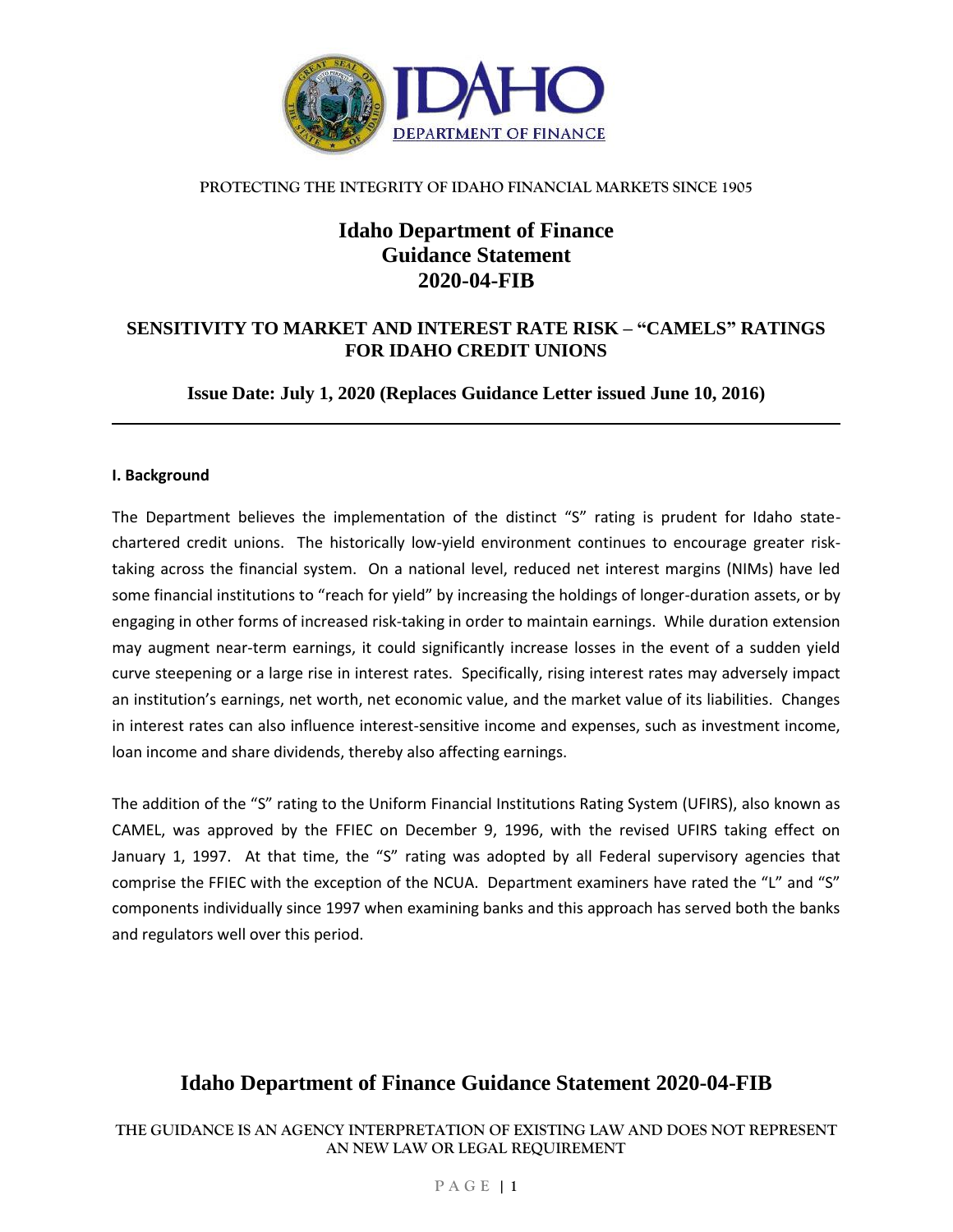

#### **II. Implementation of "S" Rating**

A separate and distinct "S" rating is needed to effectively capture and articulate the sensitivity to market risk of Idaho state-chartered credit unions. To date, several other states have made the same decision to implement the "S" rating for credit union examinations, while the NCUA has also indicated a desire to implement the "S" rating. The Department will continue to use the same examination procedures for examining liquidity and interest rate risks. However, by adding the "S" component and using the CAMELS rating, we will provide better information to credit unions to clearly delineate our analysis between liquidity risk and interest rate risks.

Specifically, the Department will assess "Sensitivity to Market Risk" within its own component rating ("S") rather than as a factor within the "Liquidity and Asset-Liability Management" or "L" component rating. As a result, the ratings system acronym will change from CAMEL to CAMELS. The Federal Financial Institutions Examination Council (FFIEC) defines Sensitivity to Market Risk as the degree to which changes in interest rates, foreign exchange rates, commodity prices, or equity prices can adversely affect a financial institution's earnings or economic capital. For most Idaho state-chartered credit unions, the analysis is centered on interest rate risk. This change went into effect for all examinations commencing after October 1, 2016.

In conjunction with this "S" component implementation, the "L" rating will be modified to reflect only liquidity factors. See Appendix A to this document for the definitions of CAMELS that will be used by the Department.

#### **III. Summary**

While the "S" rating will now be separately reported, supervisory expectations for the management of market risk remain unchanged. The ability of management to identify, measure, monitor, and control exposure to market risk should be commensurate with the credit union's size, complexity, and risk profile. Evaluation of this component will be based on the degree to which interest rate risk exposure can affect the credit union's earnings and capital, and the effectiveness of the credit union's interest rate risk management system, given its particular situation. The separation of the "S" component does

## **Idaho Department of Finance Guidance Statement 2020-04-FIB**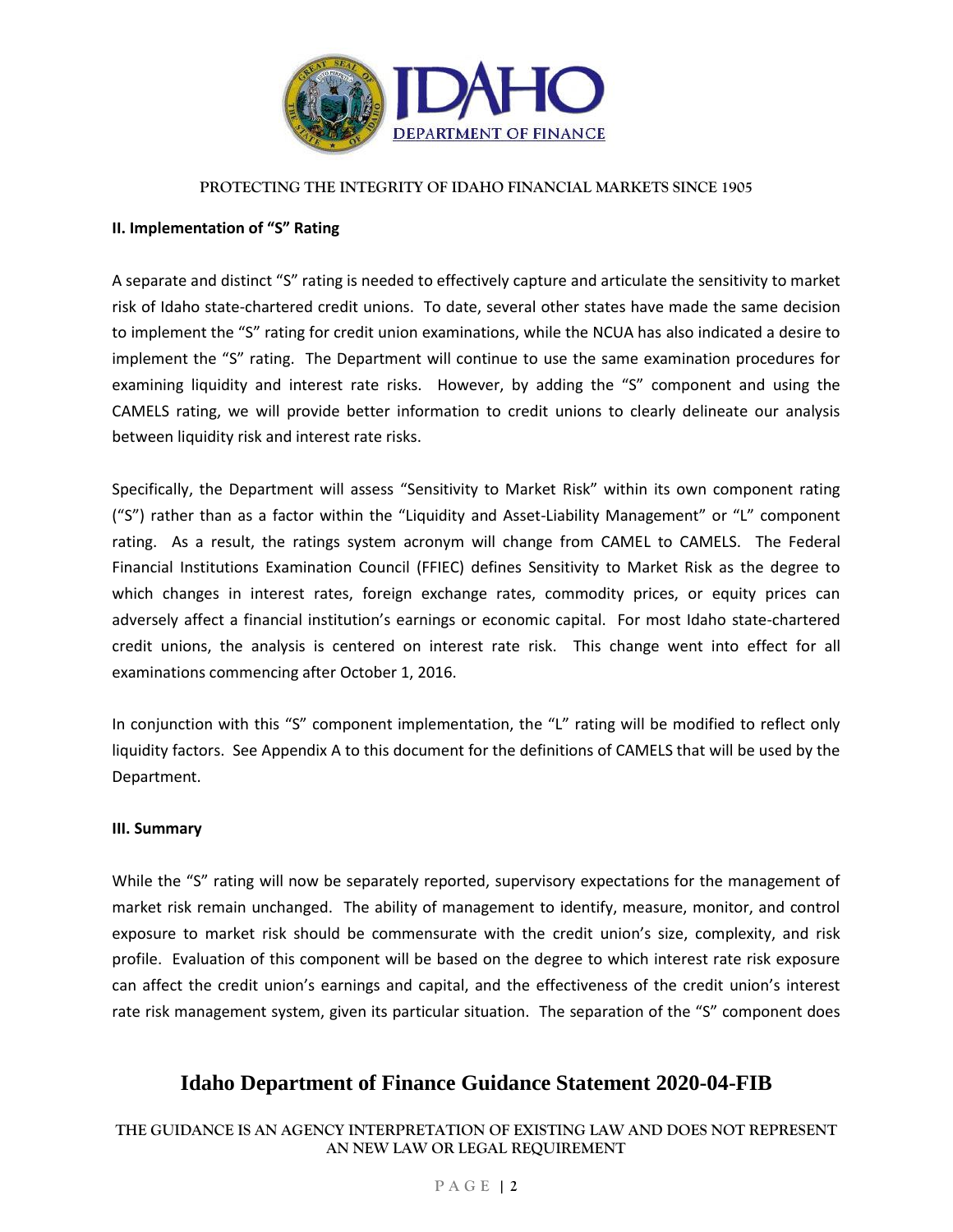

not imply a requirement to develop enhanced management systems where market risk is already appropriately identified, measured, monitored, and controlled.

Please see Appendix B to this document for answers to frequently asked questions. If you have additional questions or concerns, or wish to discuss this matter, please contact our office.

**Contact -** You may direct comments or requests for additional information regarding this Guidance Statement to:

| Bureau Chief, Financial Institutions Bureau |                                  |
|---------------------------------------------|----------------------------------|
| Idaho Department of Finance                 | Telephone: 1-(208)-332-8000      |
| P.O. Box 83720                              | Facsimile: 1-(208)-332-8099      |
| Boise, Idaho 83720-0031                     | Email: finance@finance.idaho.gov |

*This is an agency guidance document within the meaning of Idaho Code §67-5250(2) and does not have the force and effect of law. It is prepared for the benefit of regulated credit unions and is an agency interpretation of law for the benefit of regulated credit unions so that they will know the proper procedure to be followed.*

# **Idaho Department of Finance Guidance Statement 2020-04-FIB**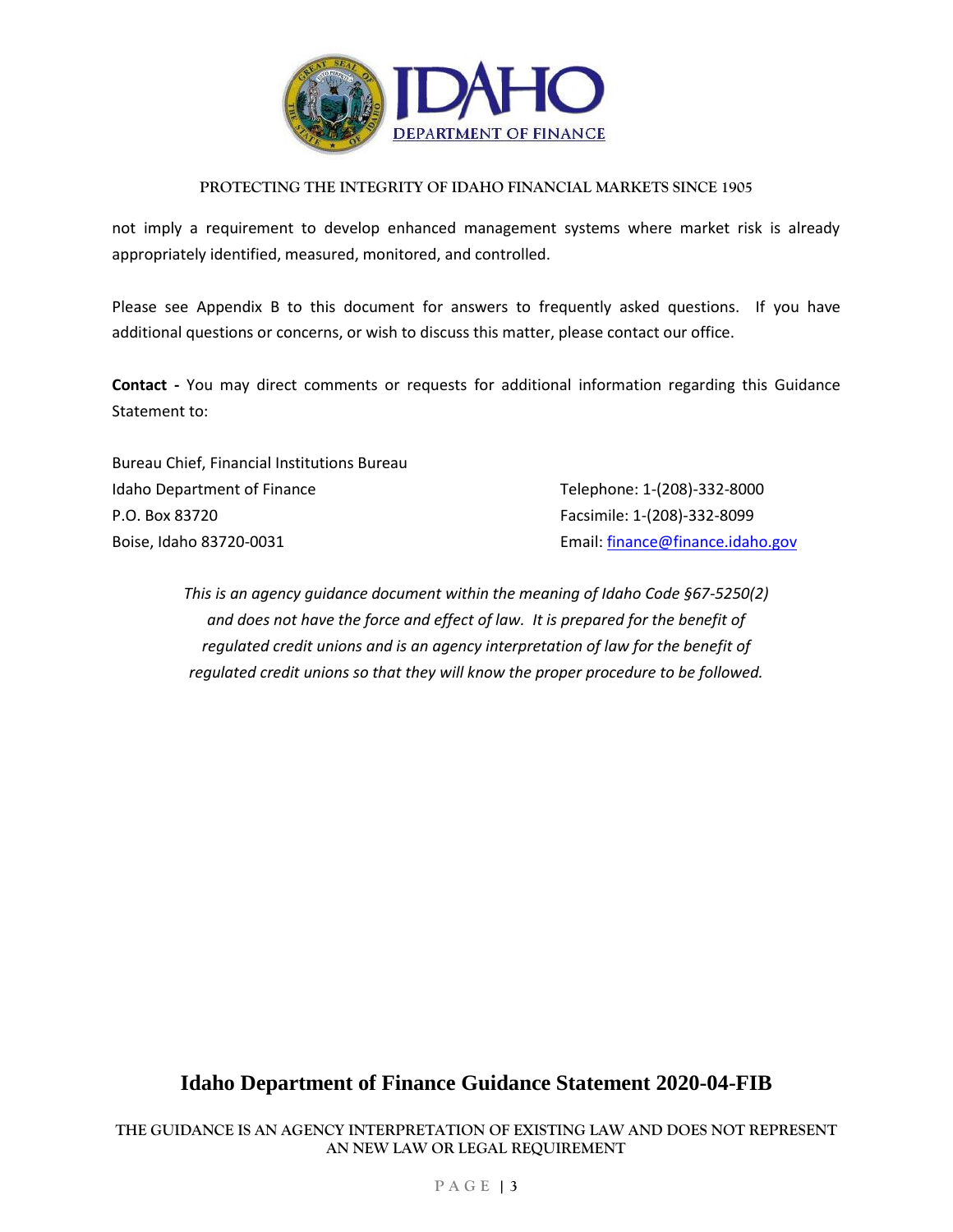

## **APPENDIX A**

The CAMELS rating system is based upon an evaluation of six critical elements of a credit union's operations: **C**apital Adequacy, **A**sset Quality, **M**anagement, **E**arnings, **L**iquidity and **S**ensitivity to Market Risk. CAMELS is designed to take into account and reflect all significant financial, operational, and management factors examiners assess in their evaluation of a credit union's performance and risk profile.

Examiners rate credit unions based on their assessment of the individual credit union rather than against peer averages. Peer averages do not necessarily reflect credit unions are operated in a safe and sound manner. The CAMELS ratings should reflect the condition of the credit union regardless of peer performance. Examiners are expected to use their professional judgment and consider both qualitative and quantitative factors when analyzing a credit union's performance. Since numbers are often lagging indicators of a credit union's condition, the examiner must also conduct a qualitative analysis of current and projected operations when assigning CAMELS ratings.

Part of the examiner's qualitative analysis includes an assessment of the credit union's risk management program. In Risk Focused Examinations (RFEs), examiners assess the amount and direction of risk exposure in seven categories: Credit, Interest Rate, Liquidity, Transaction, Compliance, Reputation, and Strategic (seven risk categories) and determine how the nature and extent of these risks affect one or more CAMELS components.

Although the CAMELS composite rating should normally bear a close relationship to the component ratings, the examiner does not derive the composite rating solely by computing an arithmetic average of the component ratings. Examiners consider the interrelationships between CAMELS components when assigning the overall rating. Some of the evaluation factors are reiterated under one or more of the components to reinforce the interrelationships between components. The following two sections contain the component and composite ratings.

## **CAMELS COMPOSITE RATINGS**

**Rating 1** - Credit unions in this group are sound in every respect and generally have components rated 1 and 2. Any weaknesses are minor and can be handled in a routine manner by the board of directors and management. These credit unions are the most capable of withstanding unpredictable business conditions and are resistant to outside influences such as economic instability in their trade area. These credit unions are in substantial compliance with laws and regulations. As a result, they exhibit sound performance and risk management practices relative

## **Idaho Department of Finance Guidance Statement 2020-04-FIB**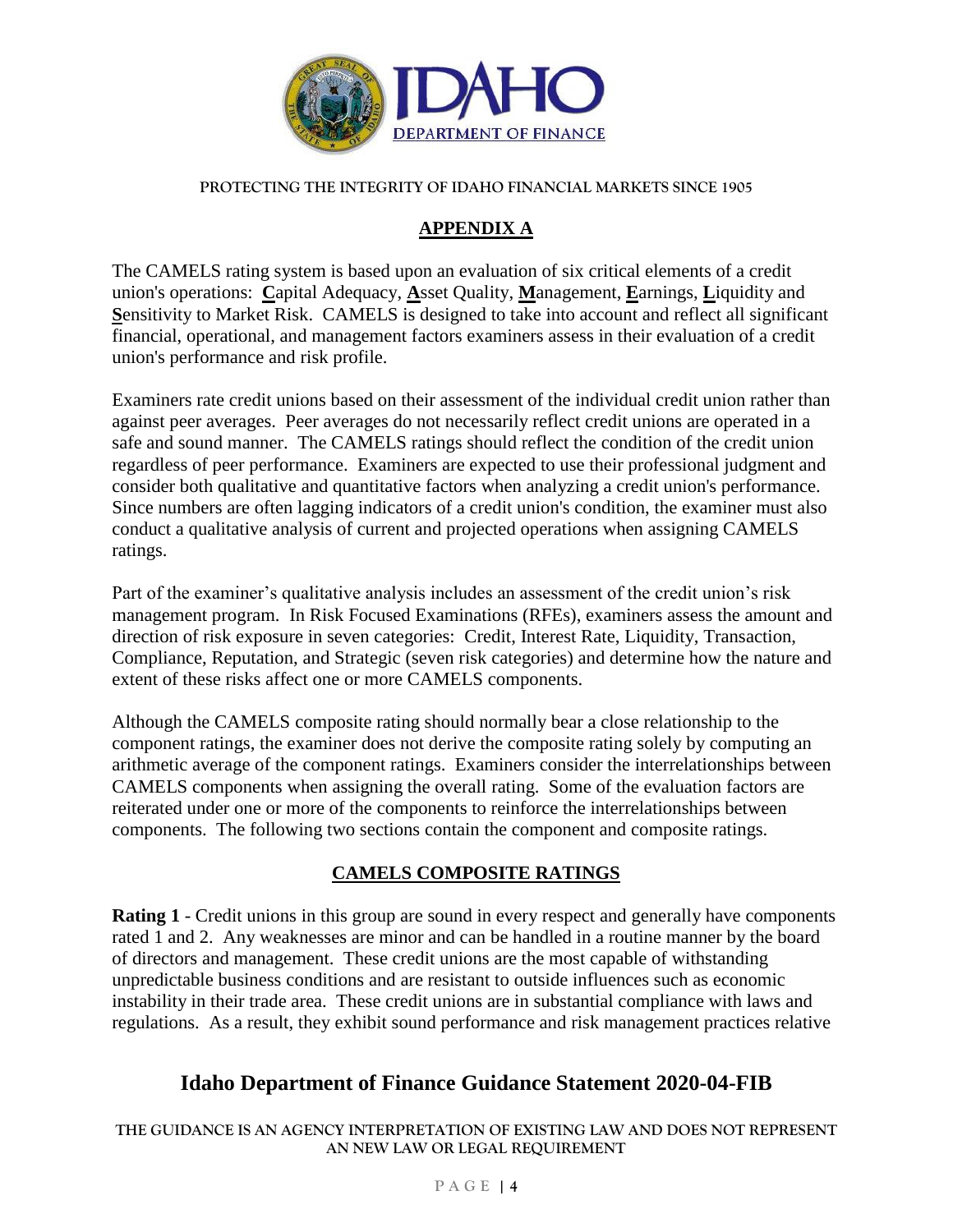

to the credit union's size, complexity, and risk profile, and give no cause for supervisory concern.

**Rating 2** – Credit unions in this group are fundamentally sound. For a credit union to receive this rating, generally no component rating should be more severe than a 3. Only moderate weaknesses are present and are well within the board of directors' and management's capabilities and willingness to correct. These credit unions are stable and are capable of withstanding business fluctuations. These credit unions are in substantial compliance with laws and regulations. Overall risk management practices are satisfactory relative to the credit union's size, complexity, and risk profile. There are no material supervisory concerns and, as a result, the supervisory response is informal and limited.

**Rating 3** - Credit unions in this group exhibit some degree of supervisory concern in one or more of the component areas. These credit unions exhibit a combination of weaknesses that may range from moderate to severe; however, the magnitude of the deficiencies generally will not cause a component to be rated more severely than 4. Management may lack the ability or willingness to effectively address weaknesses within appropriate time frames. Credit unions in this group generally are less capable of withstanding business fluctuations and are more vulnerable to outside influences than those rated a composite 1 or 2. Additionally, these credit unions may be in significant noncompliance with laws and regulations. Risk management practices may be less than satisfactory relative to the credit union's size, complexity, and risk profile. These credit unions require more than normal supervision which may include enforcement actions. Failure appears unlikely, however, given overall strength and financial capacity of these credit unions.

**Rating 4** - Credit unions in this group generally exhibit unsafe and unsound practices or conditions. There are serious financial or managerial deficiencies that result in unsatisfactory performance. The problems range from severe to critically deficient. The weaknesses and problems are not being satisfactorily addressed or resolved by the board of directors and management. Credit unions in this group generally are not capable of withstanding business fluctuations. There may be significant noncompliance with laws and regulations. Risk management practices are generally unacceptable relative to the credit union's size, complexity, and risk profile. Close supervisory attention is required, which means, in most cases, enforcement action is necessary to address the problems. Credit unions in the group pose a risk to the National Credit Union Share Insurance Fund (NCUSIF). Failure is a distinct possibility if the problems and weaknesses are not satisfactorily addressed and resolved.

# **Idaho Department of Finance Guidance Statement 2020-04-FIB**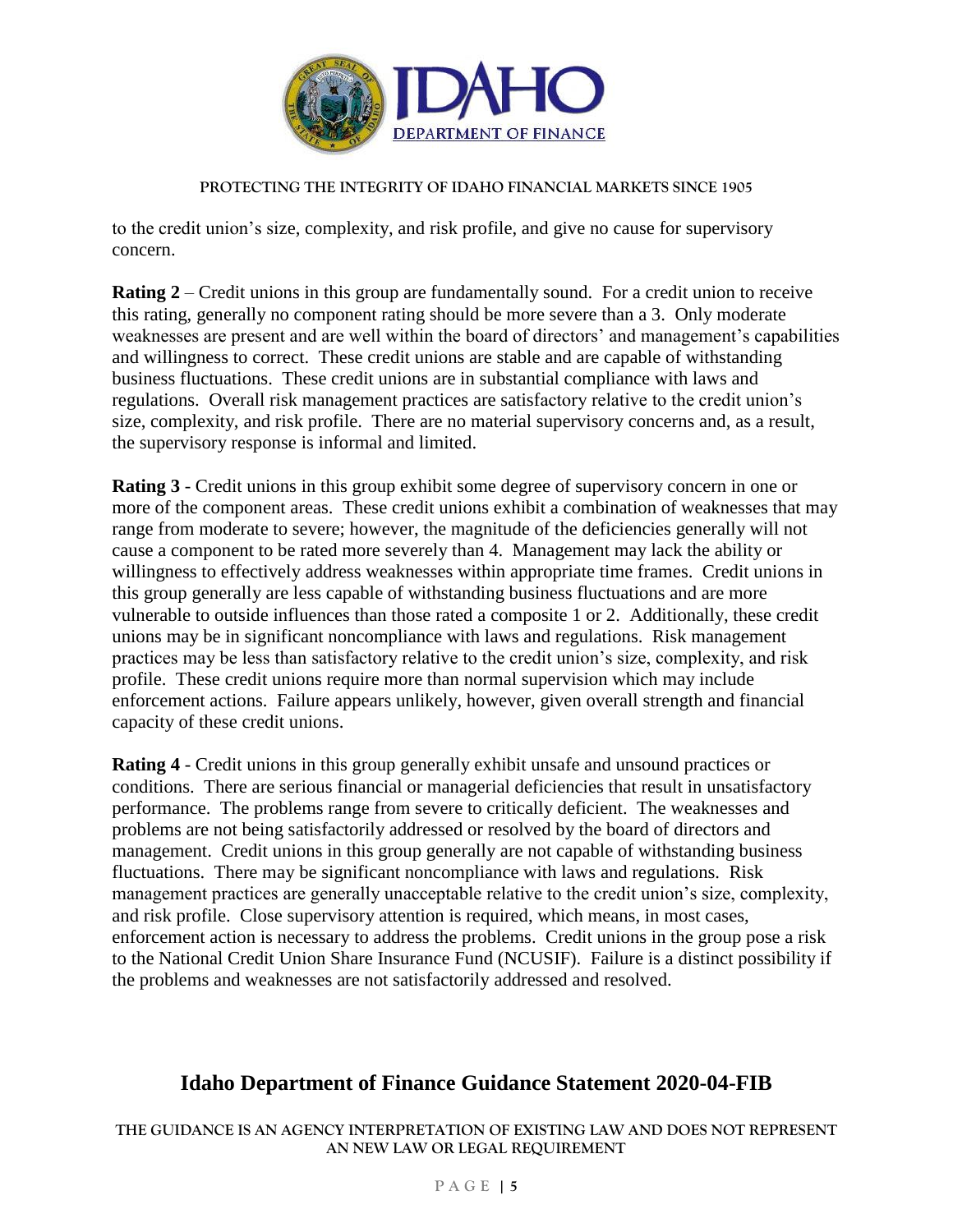

**Rating 5** – Credit unions in this group exhibit extremely unsafe and unsound practices and conditions; exhibit a critically deficient performance; often contain inadequate risk management practices relative to the credit union's size, complexity, and risk profile; and are of the greatest supervisory concern. The volume and severity of problems are beyond management's ability or willingness to control or correct. Immediate outside financial or other assistance is needed in order for the credit union to be viable. Ongoing supervisory attention is necessary. Credit unions in this group pose a significant risk to the NCUSIF and failure is highly probable.

## **CAMELS COMPONENT RATINGS**

## *C***APITAL**

A credit union is expected to maintain capital commensurate with the nature and extent of risk to the institution and the ability of management to identify, measure, monitor, and control these risks. The effect of credit, market, and other risk on the credit union's financial condition is considered when evaluating capital adequacy. The types and quantity of risk inherent in a credit union's activities will determine the extent to which it may be necessary to maintain capital to properly reflect the potentially adverse consequences these risks may have on the institution's capital. Regulatory capital requirements are minimum levels and separate and distinct from a credit union's need to maintain capital commensurate with the level of risk inherent in operations. A credit union's capital adequacy is based upon, but not limited to, an assessment of the following evaluation factors. The order of these factors does not signify a level of importance.

- Capital level and quality of capital;
- Overall financial condition;
- The ability of management to address emerging needs for additional capital;
- Compliance with risk-based net worth requirements;
- Composition of capital;
- Interest and dividend policies and practices;
- Quality, type, liquidity, and diversification of assets, with particular reference to classified assets;
- Loan and investment concentrations:
- Balance sheet composition including the nature and amount of market risk, concentration risk, and risk associated with nontraditional activities;
- Growth plans and past experience managing growth;
- Volume and risk characteristics of new business initiatives;

# **Idaho Department of Finance Guidance Statement 2020-04-FIB**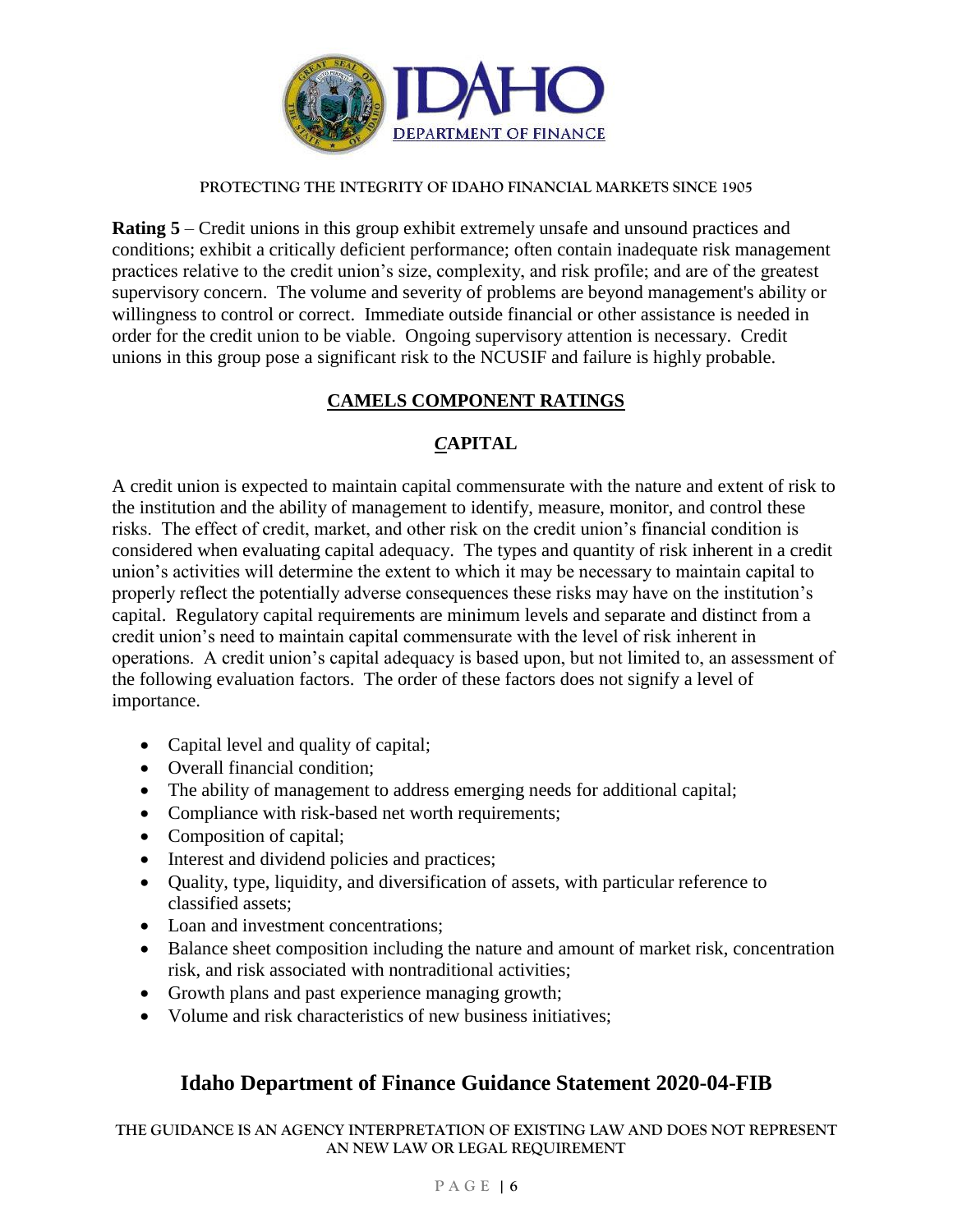

- Ability of management to control and monitor risk;
- Earnings quality and composition;
- Liquidity and sensitivity to market risk;
- Extent of contingent liabilities and existence of pending litigation;
- Field of membership; and
- Economic environment.

## *RATINGS*

A capital adequacy rating of 1 indicates sound capital relative to the credit union's current and prospective risk profile.

A rating of 2 indicates satisfactory capital relative to the credit union's current and prospective risk profile.

A capital adequacy rating of 3 reflects less than satisfactory capital that does not fully support the credit union's current and prospective risk profile. The rating indicates a need for improvement.

A capital adequacy rating of 4 indicates deficient capital. In light of the credit union's current and prospective risk profile, viability of the credit union may be threatened. Financial support from outsiders may be required.

A rating of 5 indicates critically deficient capital in light of the credit union's current and prospective risk profile such that the credit union's viability is threatened. Immediate assistance from external sources or financial support is required.

## *A***SSET QUALITY**

The asset quality rating reflects the quantity of existing and potential credit risk associated with the loan and investment portfolios, other real estate owned (OREO), and other assets, as well as off-balance sheet transactions. The ability of management to identify, measure, monitor, and control credit risk is also reflected here. The evaluation of asset quality should consider the adequacy of the allowance for loan and lease losses and weigh the exposure to counterparty issuer or borrower default under actual or implied contractual agreements. All other risks that may affect the value or marketability of a credit union's assets, including but not limited to the seven risk categories, should be considered.

# **Idaho Department of Finance Guidance Statement 2020-04-FIB**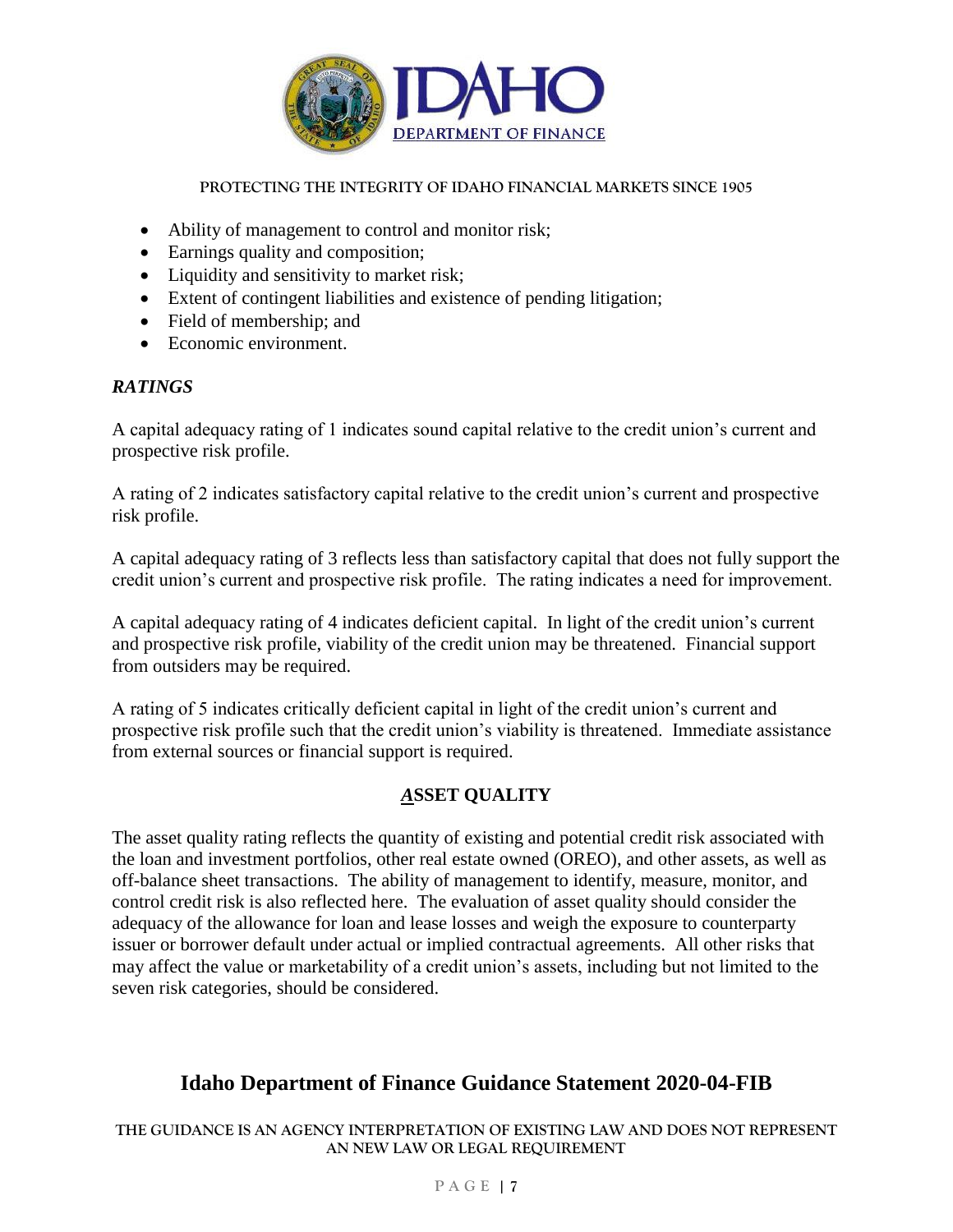

A credit union's asset quality is based upon, but not limited to, an assessment of the following evaluation factors. The order of these factors does not signify a level of importance.

- The quality of loan underwriting, policies, procedures, and practices;
- The internal controls and due diligence procedures in place to review new loan programs, high concentrations, and changes in underwriting procedures and practices of existing programs;
- The level, distribution, and severity of classified assets;
- The adequacy of the allowance for loan and lease losses and other asset valuation reserves;
- The level and composition of nonaccrual and restructured assets;
- The ability of management to properly administer its assets, including the timely identification and collection of problem assets;
- The existence of significant growth trends indicating erosion or improvement in asset quality;
- The existence of loan concentrations that present undue risk to the credit union;
- The appropriateness of investment policies and practices;
- The investment risk factors when compared to capital and earnings structure; and
- The effect of fair (market) value of investments compared to book value of investments.

## *RATINGS*

A rating of 1 indicates sound asset quality and credit administration practices. Identified weaknesses are minor in nature and risk exposure is modest in relation to capital adequacy and management's abilities. Asset quality is of minimal supervisory concern.

A rating of 2 indicates satisfactory asset quality and credit administration practices. The level and severity of classifications and other weaknesses warrant a limited level of supervisory attention. Risk exposure is commensurate with capital adequacy and management's abilities.

A rating of 3 is assigned when asset quality or credit administration practices are less than satisfactory. Trends may be stable or indicate deterioration in asset quality or an increase in risk exposure. The level and severity of classified assets, other weaknesses, and risk require an elevated level of supervisory concern. There is generally a need to improve credit administration and risk management practices.

# **Idaho Department of Finance Guidance Statement 2020-04-FIB**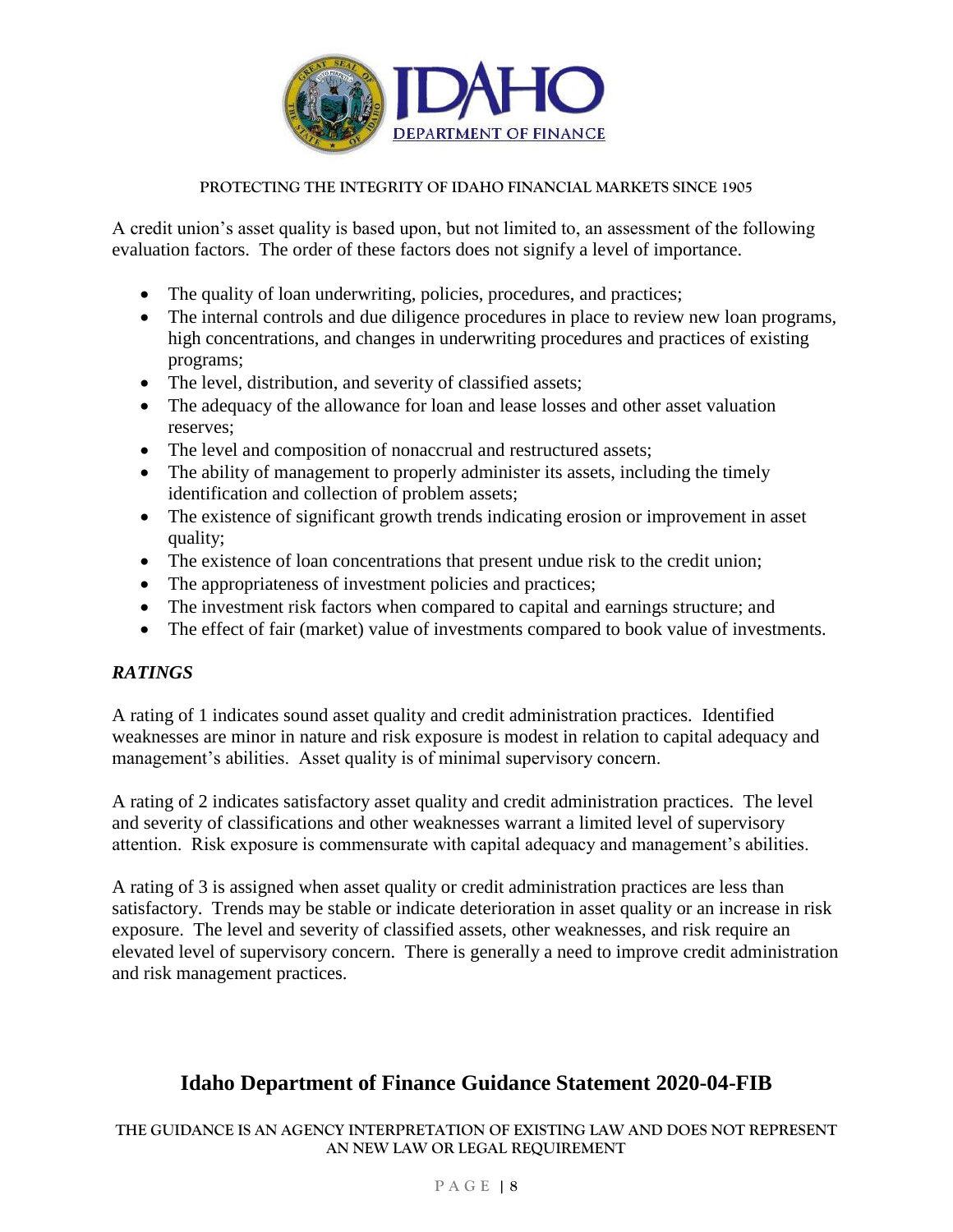

A rating of 4 is assigned to credit unions with deficient asset quality or credit administration practices. The levels of risk and problem assets are significant, inadequately controlled, and subject the credit union to potential losses that, if left unchecked, may threaten the credit union's viability.

A rating of 5 represents critically deficient asset quality or credit administration practices that present an imminent threat to the credit union's viability.

## *M***ANAGEMENT**

The capabilities of the board of directors and management, in their respective roles, to identify, measure, monitor, and control the risks of a credit union's activities and to ensure a credit union's safe, sound, and efficient operation in compliance with applicable laws and regulations is reflected in this rating. Generally, directors need not be actively involved in day-to-day operations; however, they provide clear guidance establishing acceptable risk exposure levels thru appropriate policies, procedures, and practices. Senior management is responsible for developing and implementing policies, procedures, and practices that translate the board's goals, objectives, and risk limits into prudent operating standards.

Management practices need to address the seven risk categories and other risks commensurate with the nature and scope of a credit union's activities. Sound management practices are demonstrated by active oversight by the board of directors and management; competent personnel; adequate policies, processes, and controls taking into consideration the size and sophistication of the credit union; maintenance of an appropriate audit program and internal control environment; and effective risk monitoring and management information systems. This rating should reflect the board's and management's ability as it applies to all aspects of the credit union's operations as well as other financial service activities in which the credit union is involved.

The ability of management to respond to changing business conditions, or the initiation of new activities or products, is an important factor in evaluating a credit union's overall risk profile and the level of supervisory attention warranted. For this reason, the management component is given special consideration when assigning the composite rating. The capability and performance of management and the board of directors is also rated based upon, but not limited to, an assessment of the following evaluation factors:

# **Idaho Department of Finance Guidance Statement 2020-04-FIB**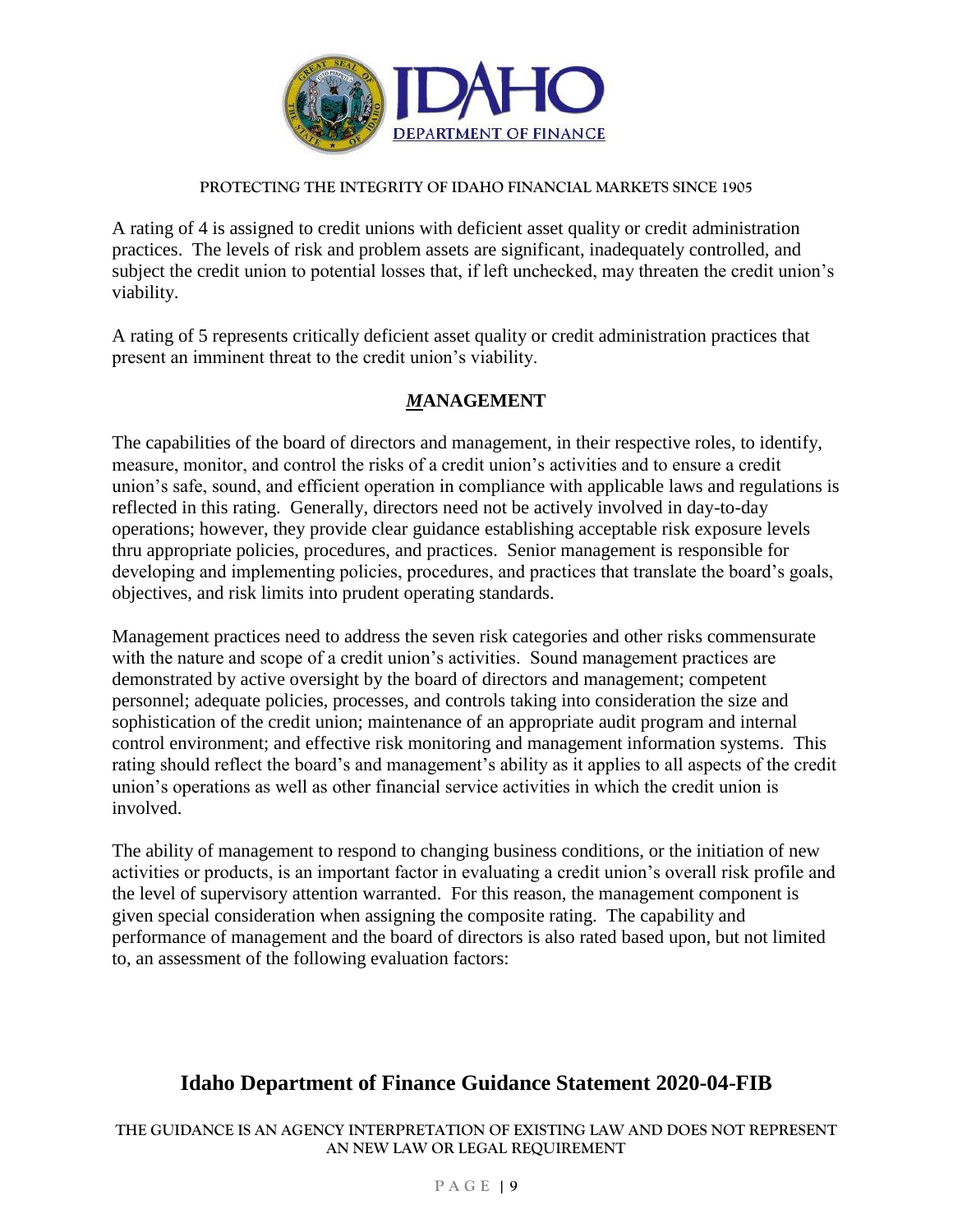

## **CORPORATE GOVERNANCE**

The board of directors and management have a fiduciary responsibility to the members to maintain very high standards of professional conduct including but not limited to:

- 1. Appropriateness of compensation policies. Management compensation policies should be supported. The board needs to ensure performance standards are in place for senior management and an effective formal evaluation process is used and documented.
- 2. Avoidance of conflict of interest. Appropriate policies and procedures for avoidance of conflicts of interest and management of potential conflicts of interest should be in place.
- 3. Professional ethics and behavior. The board of directors and management should not use the credit union for unauthorized or inappropriate personal gain. Credit union property should not be used for anything other than authorized activities. Management should act ethically and impartially in carrying out appropriate credit union policies and procedures.

### **STRATEGIC PLANNING**

Strategic planning involves a systematic process to develop a long-term vision for the credit union. The strategic plan incorporates all areas of a credit union's operations and sets broad goals enabling credit union management to make sound decisions. The strategic plan should identify risks and threats to the organization and outline methods to address them.

As part of the strategic planning process, credit unions should develop a business plan for the next one or two years. The board of directors should review and approve the business plan, including a budget, in the context of its consistency with the credit union's strategic plan. The business plan is evaluated against the strategic plan to determine if the two are consistent. Examiners also assess how the plan is put into effect. The plans should be unique to and reflective of the individual credit union.

Information systems and technology (IS&T) should be included as an integral part of the credit union's strategic plan. Examiners assess the credit union's risk analysis, policies, and oversight of this area based on the size and complexity of the credit union and the type and volume of e-

# **Idaho Department of Finance Guidance Statement 2020-04-FIB**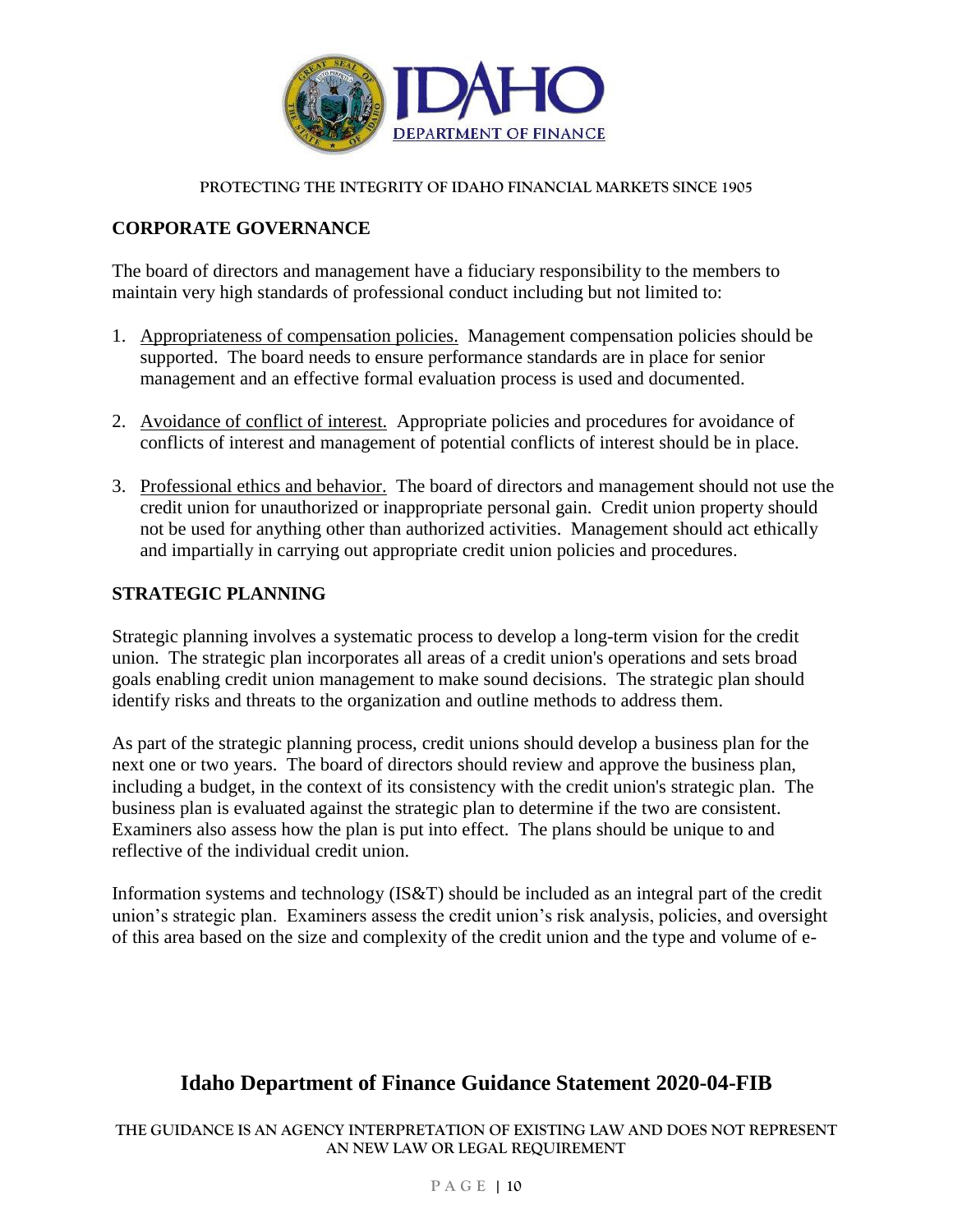

commerce systems and services<sup>1</sup> offered. Examiners consider the criticality of e-commerce systems and services in their assessment of the overall IS&T plan.

## **INTERNAL CONTROLS**

 $\overline{a}$ 

Internal controls play a crucial role in controlling a credit union's risks. Effective internal controls provide safeguards against system malfunctions, errors in judgment, and fraud. Without proper internal controls, management will not be able to identify and track the credit union's exposure to risk. Controls are also essential to enable management to ensure operating units are acting within the parameters established by the board of directors and senior management.

The following seven aspects of internal controls deserve special attention:

- 1. Information Systems. It is crucial that effective controls are in place to ensure the integrity, security, and privacy of information contained on the credit union's computer systems.
- 2. Segregation of Duties. The credit union should have adequate segregation of duties in every area of operation. Segregation of duties may be limited by the number of employees in smaller credit unions.
- 3. Audit Program. Audit functions and processes should be commensurate with the credit union's size, sophistication, and risk. The program should be independent, reporting to the supervisory committee without conflict or interference from management. An annual audit plan is necessary to ensure risk areas are examined, and the areas of greatest risk receive priority. Reports should be issued to management for comment and action and forwarded to the board of directors with management's response. Follow-up of any unresolved issues is essential and should be covered in subsequent reports.
- 4. Record Keeping. The books of every credit union should be kept in accordance with wellestablished accounting principles. A credit union's records and accounts should reflect its actual financial condition and accurate results of operations. Records should be current and provide an audit trail. The audit trail should include sufficient documentation to follow a transaction from its inception through to its completion. Subsidiary records should be kept in balance with general ledger control figures.

# **Idaho Department of Finance Guidance Statement 2020-04-FIB**

<sup>&</sup>lt;sup>1</sup> E-commerce services include those services a credit union provides, and member accesses, via electronic means including, but not limited to: Internet/World Wide Web services, wireless services, home banking (direct dial in) services, online bill paying services, and account transaction processing services.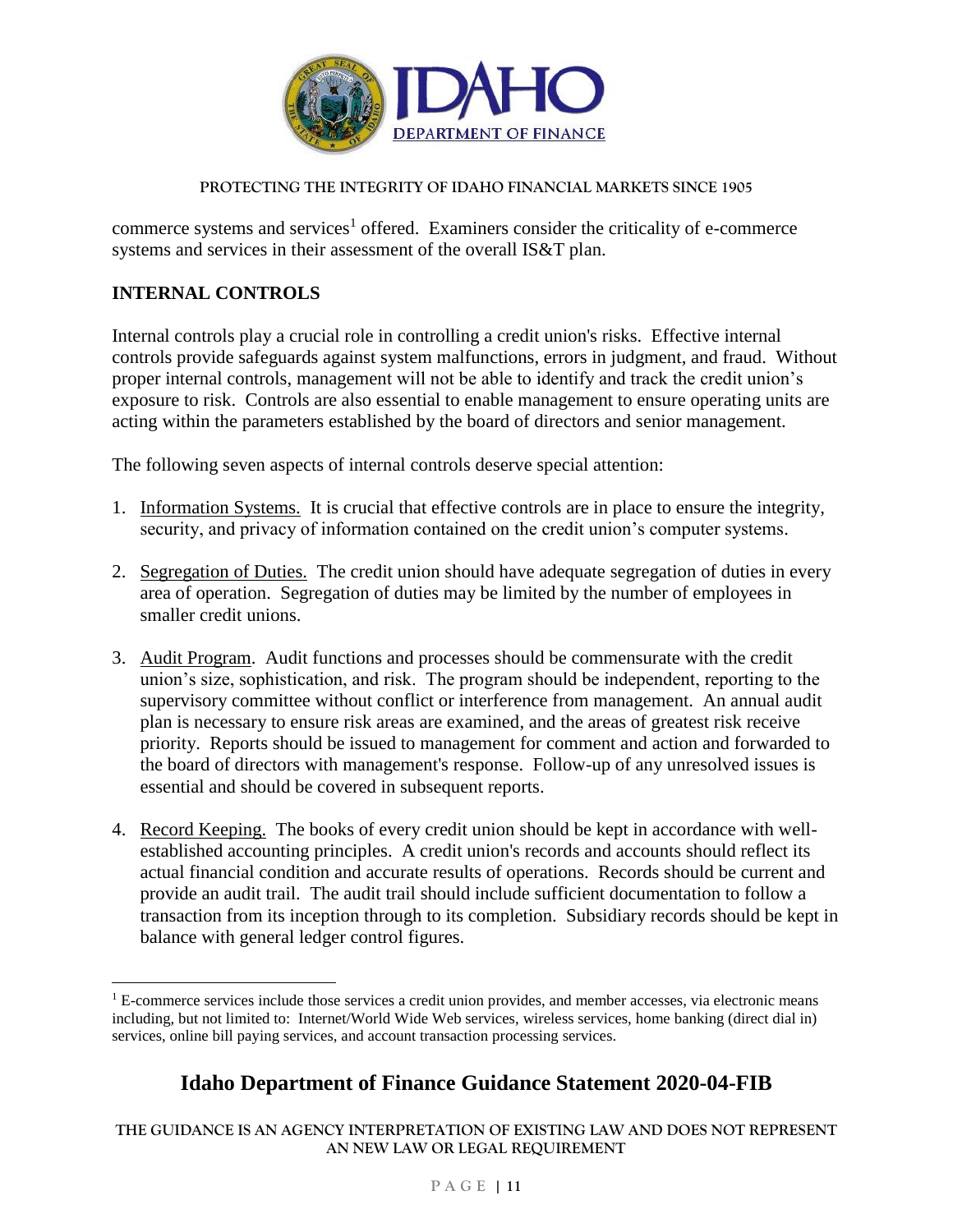

- 5. Protection of Physical Assets. A principal method of safeguarding assets is to limit access to authorized personnel. Protection of assets can be accomplished by developing operating policies and procedures for cash control, joint custody (dual control), teller operations, and physical security of the computer.
- 6. Education of Staff. Credit union staff and volunteers should be thoroughly trained in specific daily operations. A training program tailored to meet management needs should be in place and cross-training programs for office staff should be present. Risk is controlled when the credit union is able to maintain continuity of operations and service to members.

### **OTHER MANAGEMENT ISSUES**

Other key factors considered when assessing the management of a credit union follow. The order of these factors does not signify a level of importance.

- Adequacy of the policies and procedures covering each area of the credit union's operations (written, board approved, followed);
- Budget performance compared against actual performance;
- Effectiveness of systems that measure and monitor risk;
- Risk-taking practices and methods of control to mitigate concerns;
- Integration of risk management with planning and decision-making;
- Responsiveness to examination and audit suggestions, recommendations, or requirements;
- Compliance with laws and regulations;
- Appropriateness of the products and services offered in relation to the credit union's size and management experience;
- Market penetration;
- Rate structure:
- Appropriateness of disaster preparedness planning for continuity of operations; and;
- Succession planning for key management positions.

### *RATINGS*

A rating of 1 indicates sound performance by management and the board of directors and sound risk management practices relative to the credit union's size complexity, and risk profile. All significant risks are consistently and effectively identified, measured, monitored, and controlled.

# **Idaho Department of Finance Guidance Statement 2020-04-FIB**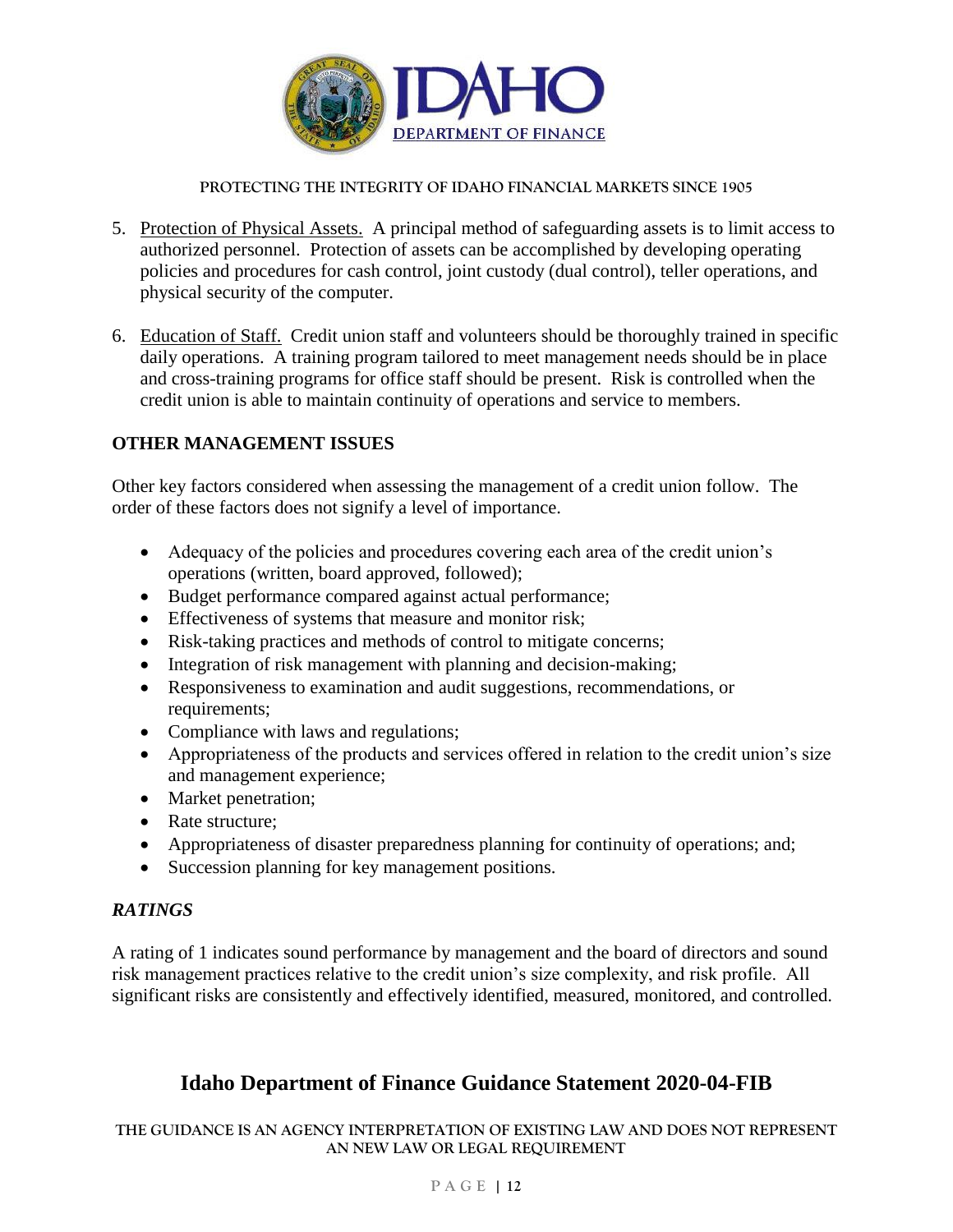

Management and the board have demonstrated the ability to promptly and successfully address existing and potential problems and risks.

A rating of 2 indicates satisfactory management and board practices relative to the credit union's size, complexity, and risk profile. In general, significant risks are effectively identified, measured, monitored, and controlled. Management and the board have demonstrated the ability to promptly and successfully address existing and potential problems and risks. Minor weaknesses may exist but are not material.

A rating of 3 indicates management and board performance that needs improvement or risk management practices that are less than satisfactory given the nature of the credit union's activities. Problems and significant risks may be inadequately identified, measured, monitored, and controlled. The capabilities of management or the board of directors may be insufficient for the type, size, or condition of the institution.

A rating of 4 indicates deficient management and board performance or risk management practices that are inadequate considering the nature of a credit union's activities. The level of problems and risk exposure is excessive. Problems and significant risks are inadequately identified, measured, monitored, or controlled and require immediate action by the board and management to preserve the soundness of the institution. Replacing or strengthening the board may be necessary.

A rating of 5 indicates critically deficient management and board performance or risk management practices. Management and the board of directors have not demonstrated the ability to correct problems and implement appropriate risk management practices. Problems and significant risks are inadequately measured, monitored, or controlled and now threaten the continued viability of the institution. Replacing or strengthening management or the board of directors is necessary.

# *E***ARNINGS**

This rating reflects the adequacy of current and future earnings to fund capital commensurate with the credit union's current and prospective financial and operational risk exposure, potential changes in economic climate, and strategic plans. Earnings can be affected by excessive or inadequately managed credit risk that may result in loan losses and require additions to the allowance for loan and lease losses, or by market risk that may unduly expose a credit union's earnings to volatility in interest rates. The quality of earnings may also be diminished by undue reliance on extraordinary gains or nonrecurring events. Future earnings may be adversely

# **Idaho Department of Finance Guidance Statement 2020-04-FIB**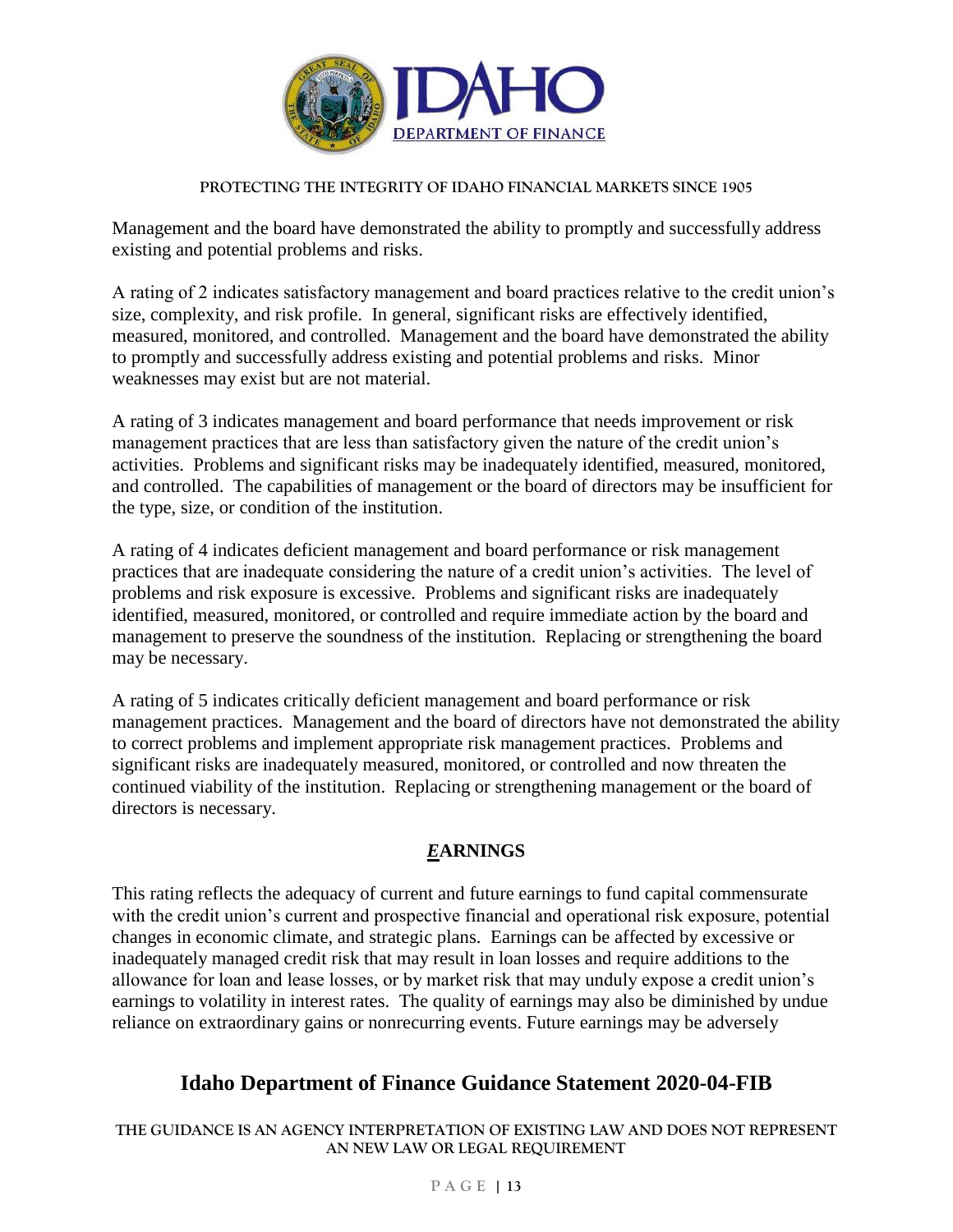

affected by an inability to forecast or control funding and operating expenses, improperly executed or ill-advised business strategies, or poorly managed or uncontrolled exposure to other risks.

The rating of a credit union's earnings is based upon, but not limited to, an assessment of the following evaluation factors. The order of these factors does not signify a level of importance.

- Quality and sources of earnings;
- Ability to fund capital commensurate with current and prospective risk through retained earnings;
- Adequacy of valuation allowances;
- Adequacy of budgeting systems, forecasting processes, and management information systems, in general;
- Future earnings adequacy under a variety of economic conditions;
- Quality and composition of assets;
- Earnings exposure to market risk including interest rate risk; and
- Material factors affecting the credit union's income producing ability such as fixed assets and other non-earning assets.

## *RATINGS*

A rating of 1 indicates earnings that are sound. Adequate capital and allowance levels already exist after consideration is given to asset quality, growth, and risk factors.

A rating of 2 indicates earnings that are satisfactory. Earnings are sufficient to reach adequate capital and allowance levels after consideration is given to asset quality, growth, and risk factors.

A rating of 3 indicates earnings that need to be improved. Earnings may not fully support current and future capital and allowance funding commensurate with the credit union's overall condition, growth, and risk factors.

A rating of 4 indicates earnings that are deficient. Earnings are insufficient to support current and future capital and allowance funding commensurate with the credit union's overall condition, growth, and risk factors.

A rating of 5 indicates earnings that are critically deficient and represent a distinct threat to the credit union's viability. Earnings do not support current and future capital and allowance funding commensurate with the credit overall condition, growth, and risk factors.

## **Idaho Department of Finance Guidance Statement 2020-04-FIB**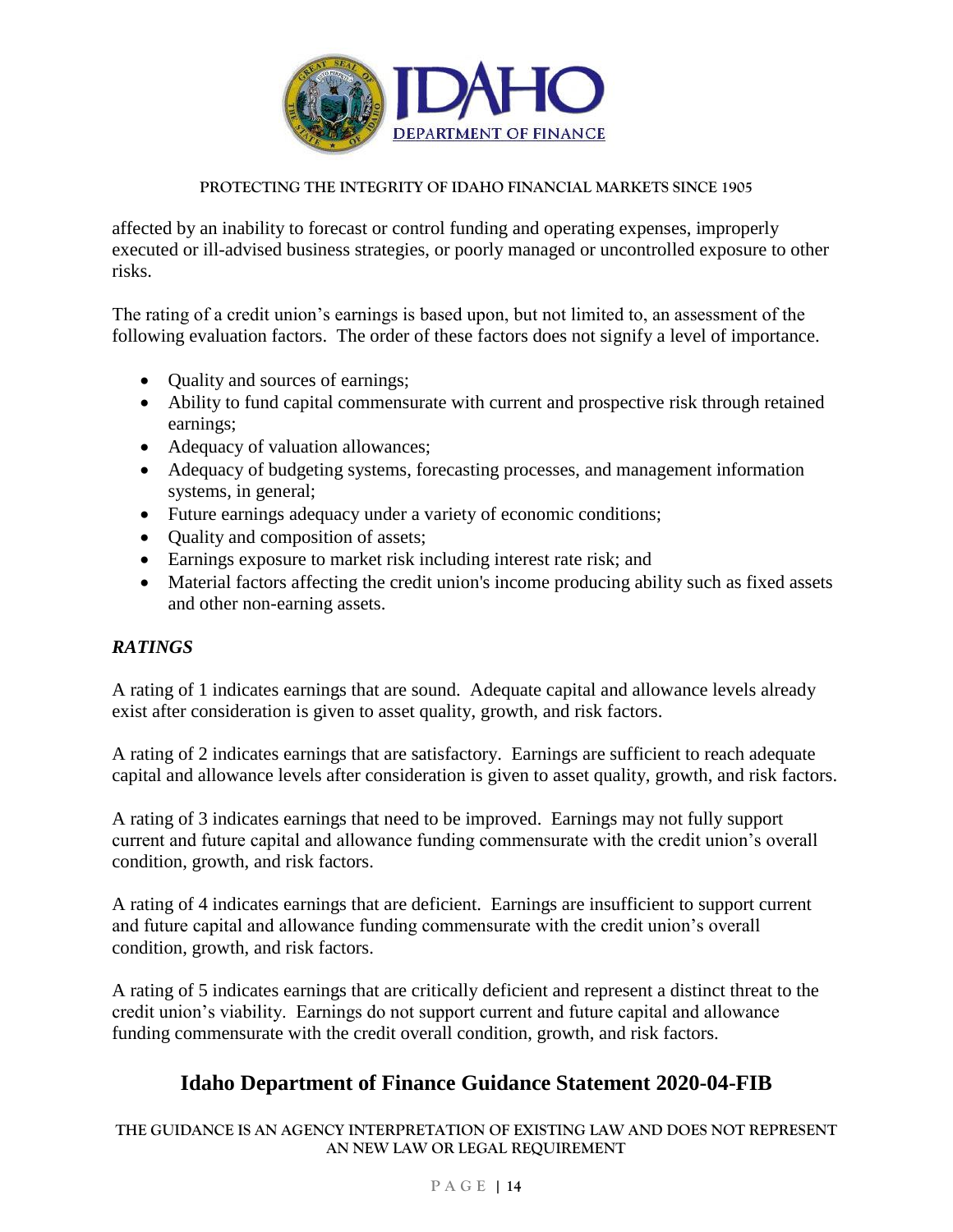

# *L***IQUIDITY**

In evaluating the adequacy of a financial institution's liquidity position, consideration should be given to the current level and prospective sources of liquidity compared to funding needs, as well as to the adequacy of funds management practices relative to the institution's size, complexity, and risk profile. In general, funds management practices should ensure that an institution is able to maintain a level of liquidity sufficient to meet its financial obligations in a timely manner and to fulfill the legitimate banking needs of its community. Practices should reflect the ability of the institution to manage unplanned changes in funding sources, as well as react to changes in market conditions that affect the ability to quickly liquidate assets with minimal loss. In addition, funds management practices should ensure that liquidity is not maintained at a high cost, or through undue reliance on funding sources that may not be available in times of financial stress or adverse changes in market conditions.

Liquidity is rated based upon, but not limited to, an assessment of the following evaluation factors:

- The adequacy of liquidity sources compared to present and future needs and the ability of the institution to meet liquidity needs without adversely affecting its operations or condition.
- The availability of assets readily convertible to cash without undue loss.
- Access to money markets and other sources of funding.
- The level of diversification of funding sources, both on- and off-balance sheet.
- The degree of reliance on short-term, volatile sources of funds, including borrowings and brokered deposits, to fund longer term assets.
- The trend and stability of deposits.
- The ability to securitize and sell certain pools of assets.
- The capability of management to properly identify, measure, monitor, and control the institution's liquidity position, including the effectiveness of funds management strategies, liquidity policies, management information systems, and contingency funding plans.

## *RATINGS*

A rating of 1 indicates strong liquidity levels and well-developed funds management practices. The credit union has reliable access to sufficient sources of funds on favorable terms to meet present and anticipated liquidity needs.

# **Idaho Department of Finance Guidance Statement 2020-04-FIB**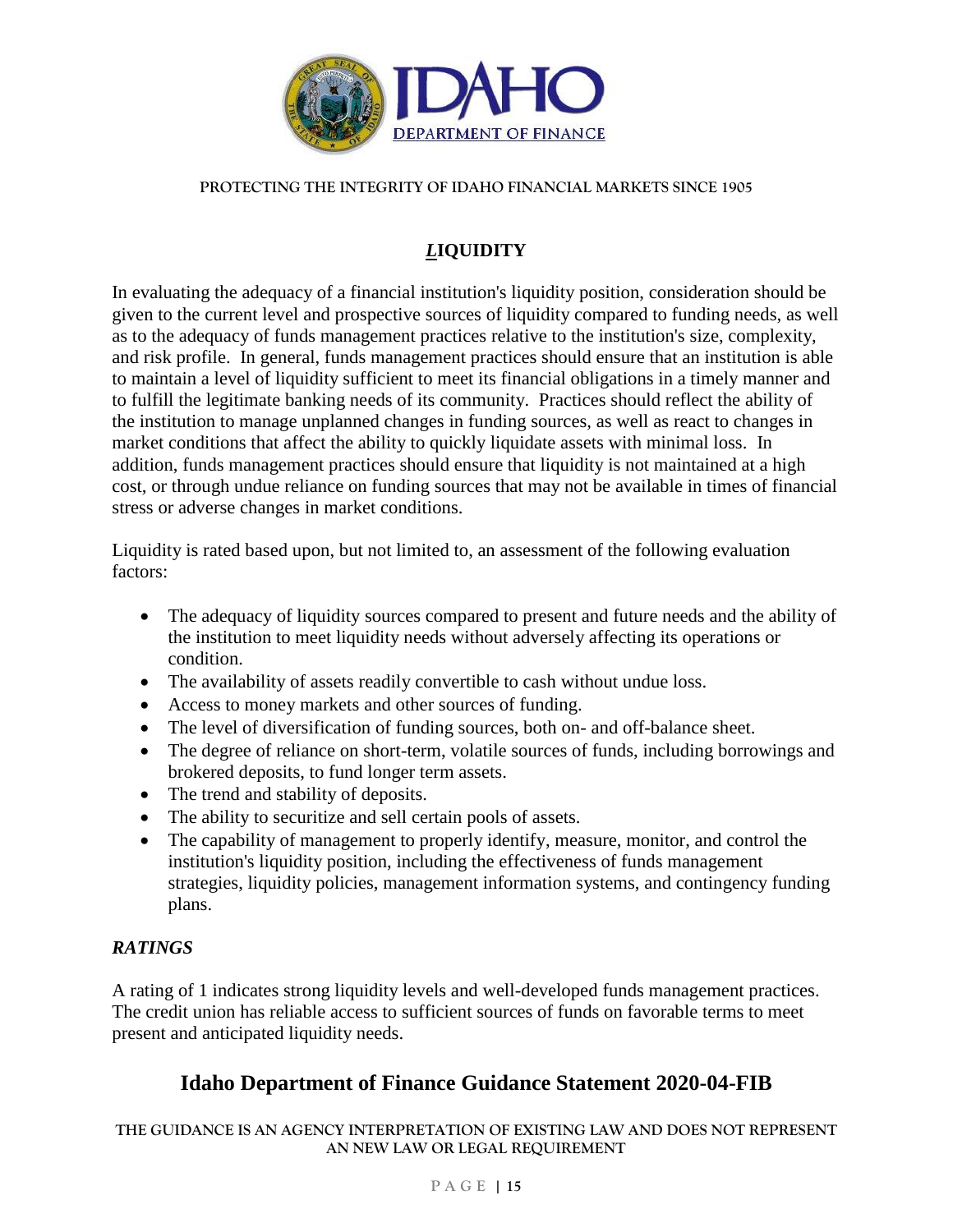

A rating of 2 indicates satisfactory liquidity levels and funds management practices. The credit union has access to sufficient sources of funds on acceptable terms to meet present and anticipated liquidity needs. Modest weaknesses may be evident in funds management practices.

A rating of 3 indicates liquidity levels or funds management practices in need of improvement. Credit unions rated 3 may lack ready access to funds on reasonable terms or may evidence significant weaknesses in funds management practices.

A rating of 4 indicates deficient liquidity levels or inadequate funds management practices. Credit unions rated 4 may not have or be able to obtain a sufficient volume of funds on reasonable terms to meet liquidity needs.

A rating of 5 indicates liquidity levels or funds management practices so critically deficient that the continued viability of the institution is threatened. Credit unions rated 5 require immediate external financial assistance to meet maturing obligations or other liquidity needs.

## *S***ENSITIVITY TO MARKET RISK**

The sensitivity to market risk component reflects the degree to which changes in interest rates, foreign exchange rates, commodity prices, or equity prices can adversely affect a financial institution's earnings or economic capital. When evaluating this component, consideration should be given to: management's ability to identify, measure, monitor, and control market risk; the institution's size; the nature and complexity of its activities; and the adequacy of its capital and earnings in relation to its level of market risk exposure.

For many institutions, the primary source of market risk arises from non-trading positions and their sensitivity to changes in interest rates. In some larger institutions, foreign operations can be a significant source of market risk. For some institutions, trading activities are a major source of market risk.

Market risk is rated based upon, but not limited to, an assessment of the following evaluation factors:

 The sensitivity of the financial institution's earnings or the economic value of its capital to adverse changes in interest rates, foreign exchange rates, commodity prices, or equity prices.

# **Idaho Department of Finance Guidance Statement 2020-04-FIB**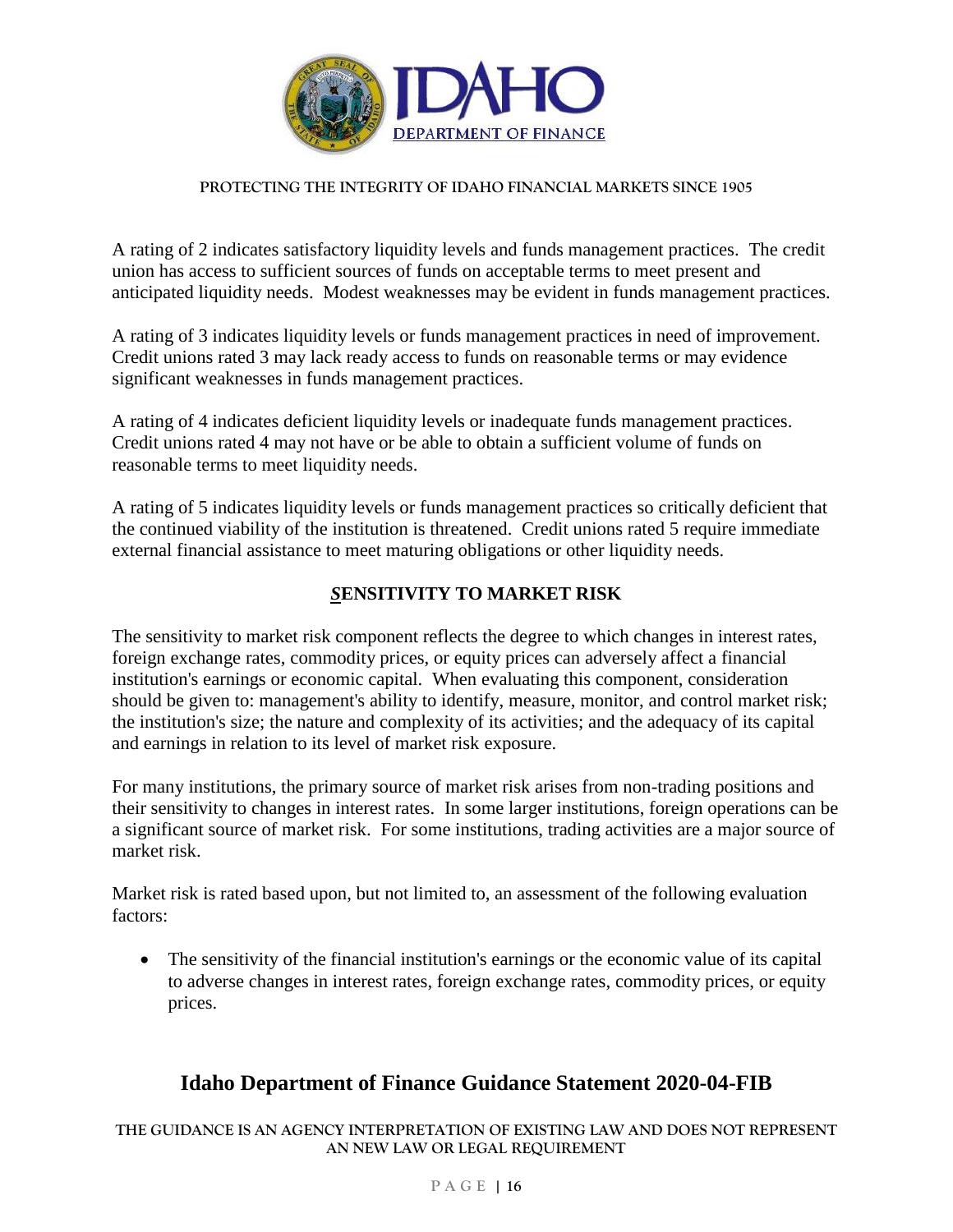

- The ability of management to identify, measure, monitor, and control exposure to market risk given the institution's size, complexity, and risk profile.
- The nature and complexity of interest rate risk exposure arising from non-trading positions.
- Where appropriate, the nature and complexity of market risk exposure arising from trading and foreign operations.

## *RATINGS*

A rating of 1 indicates that market risk sensitivity is well controlled and that there is minimal potential that the earnings performance or capital position will be adversely affected. Risk management practices are strong for the size, sophistication, and market risk accepted by the credit union. The level of earnings and capital provide substantial support for the degree of market risk taken by the institution.

A rating of 2 indicates that market risk sensitivity is adequately controlled and that there is only moderate potential that the earnings performance or capital position will be adversely affected. Risk management practices are satisfactory for the size, sophistication, and market risk accepted by the credit union. The level of earnings and capital provide adequate support for the degree of market risk taken by the credit union.

A rating of 3 indicates that control of market risk sensitivity needs improvement or that there is significant potential that the earnings performance or capital position will be adversely affected. Risk management practices need to be improved given the size, sophistication, and level of market risk accepted by the credit union. The level of earnings and capital may not adequately support the degree of market risk taken by the credit union.

A rating of 4 indicates that control of market risk sensitivity is unacceptable or that there is high potential that the earnings performance or capital position will be adversely affected. Risk management practices are deficient for the size, sophistication, and level of market risk accepted by the credit union. The level of earnings and capital provide inadequate support for the degree of market risk taken by the credit union.

A rating of 5 indicates that control of market risk sensitivity is unacceptable or that the level of market risk taken by the credit union is an imminent threat to its viability. Risk management practices are wholly inadequate for the size, sophistication, and level of market risk accepted by the credit union.

# **Idaho Department of Finance Guidance Statement 2020-04-FIB**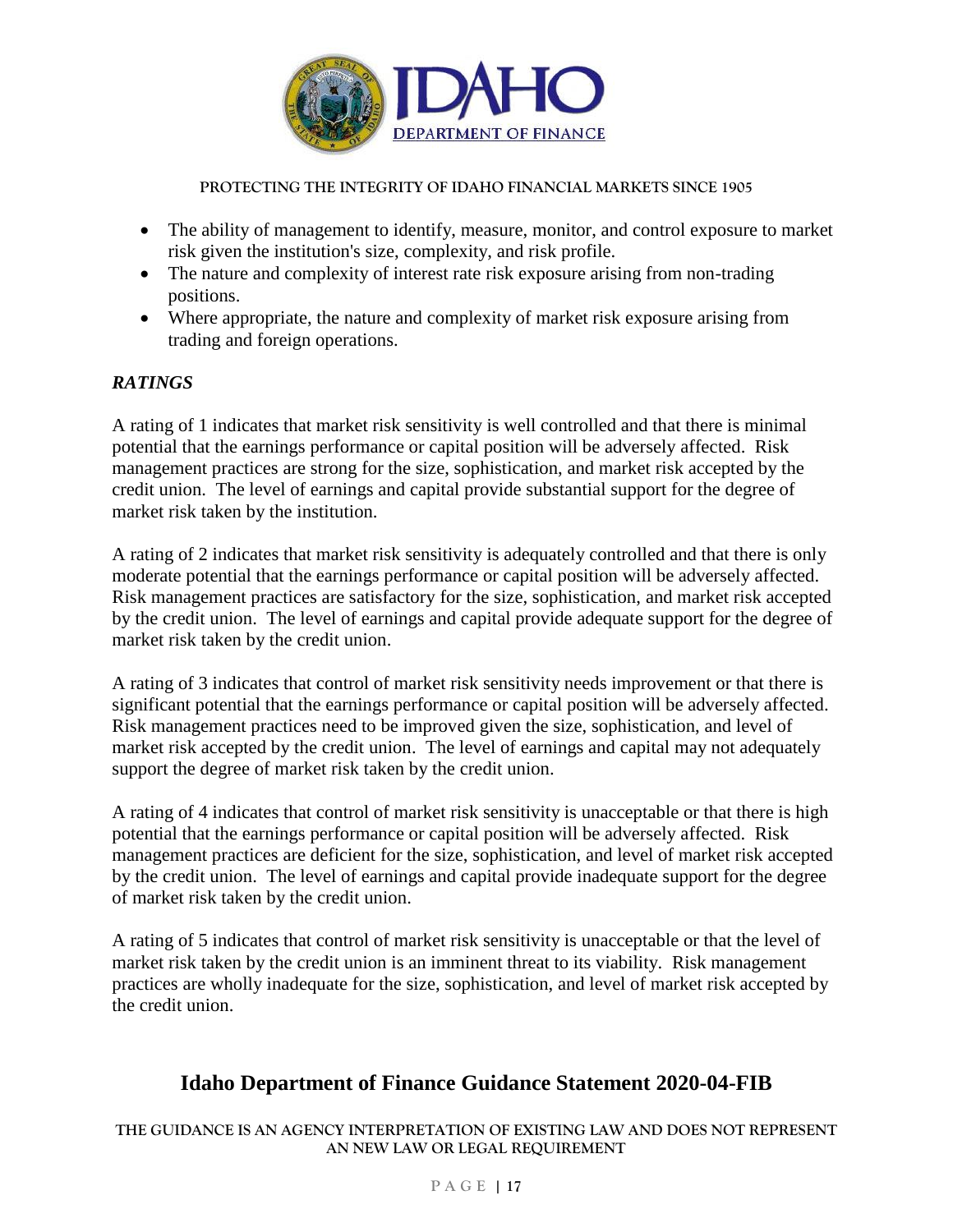

## **APPENDIX B**

### OFFICE OF THE COMPTROLLER OF THE CURRENCY OFFICE OF THRIFT SUPERVISION BOARD OF GOVERNORS OF THE FEDERAL RESERVE SYSTEM FEDERAL DEPOSIT INSURANCE CORPORATION

March 4, 1997

### **JOINT INTERAGENCY COMMON QUESTIONS AND ANSWERS ON THE REVISED UNIFORM FINANCIAL INSTITUTIONS RATING SYSTEM**

On March 4, 1997, the Task Force on Supervision of the Federal Financial Institutions Examination Council approved the issuance of common questions and answers about the recently revised Uniform Financial Institutions Rating System. The Office of the Comptroller of the Currency (OCC), the Office of Thrift Supervision (OTS), the Federal Reserve Board (FRB), and the Federal Deposit Insurance Corporation (FDIC) collectively developed common responses to questions asked to date by bankers and examiners regarding the revised rating system. The responses were coordinated with the Conference of State Bank Supervisors. The purpose of the questions and answers is to provide additional interagency guidance and clarification regarding the revised rating system.

On December 9, 1996, the Federal Financial Institutions Examination Council (FFIEC) adopted the revised Uniform Financial Institutions Rating System (UFIRS or CAMELS rating system). The UFIRS is an internal rating system used by the federal and state regulators for assessing the soundness of financial institutions on a uniform basis and for identifying those insured institutions requiring special supervisory attention. A final notice was published in the Federal Register on December 19, 1996 (61 FR67021), effective January 1, 1997.

The major changes to UFIRS include an increased emphasis on the quality of risk management practices and the addition of a sixth component called "Sensitivity to Market Risk." The updated rating system also reformats and clarifies component rating descriptions and component rating definitions, revises composite rating definitions to parallel the other changes in the rating system, and highlights risks that may be considered in assigning component ratings.

## **Idaho Department of Finance Guidance Statement 2020-04-FIB**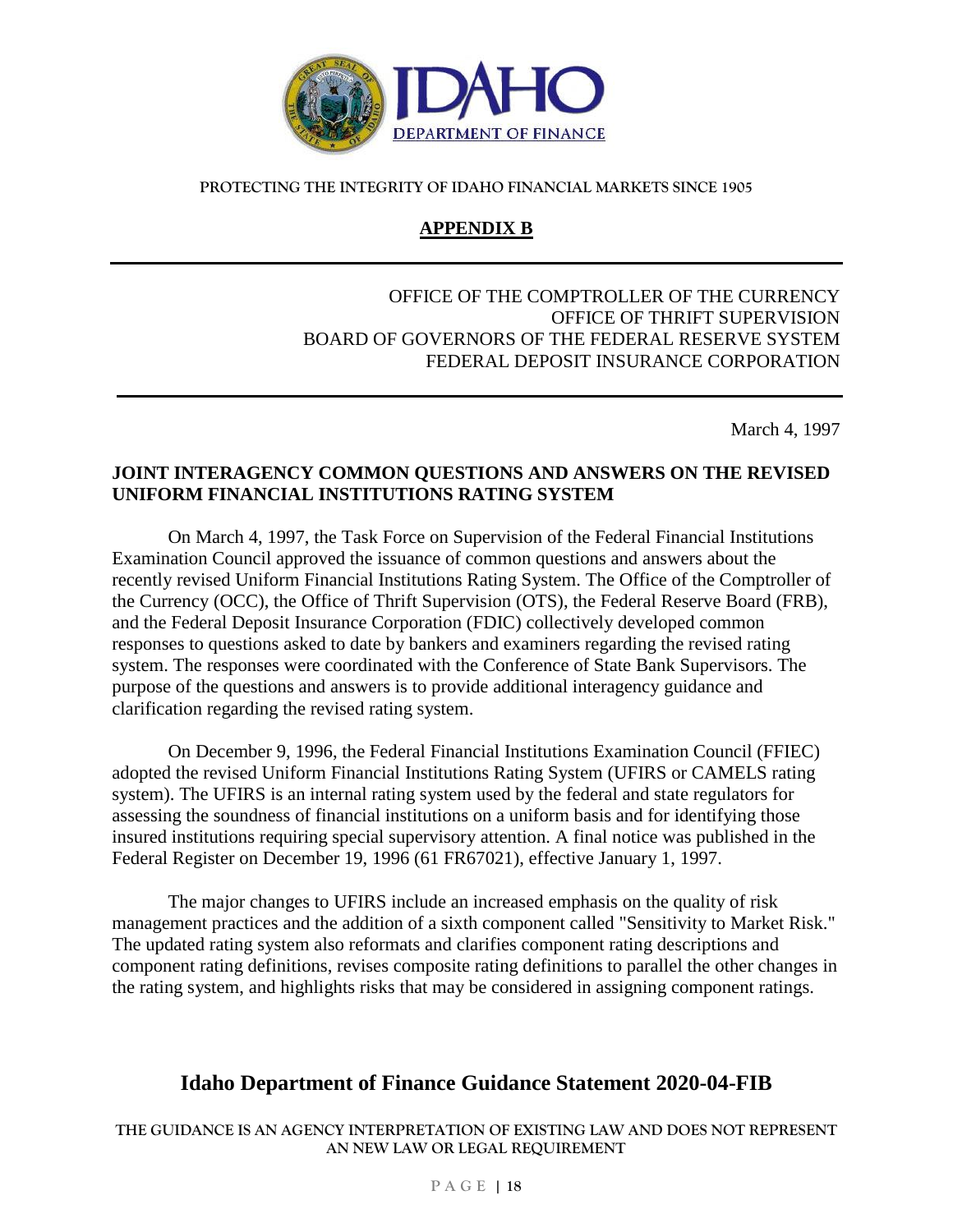

The attached questions and answers are being distributed to bankers and examiners to ensure consistent and uniform implementation of the revised rating system.

### **COMMON QUESTIONS AND ANSWERS ON THE REVISED UNIFORM FINANCIAL INSTITUTIONS RATING SYSTEM**

### **1. How will the new Sensitivity to Market Risk (S) component rating be determined?**

The rating assigned to the S component should reflect a combined assessment of both the level of market risk and the ability to manage market risk. Low market risk sensitivity alone may not be sufficient to achieve a favorable S rating. Indeed, institutions with low risk, but inadequate market risk management, may be subject to unfavorable S ratings. Conversely, institutions with moderate levels of market risk and the demonstrated ability to ensure that market risk is, and will remain, well controlled may receive favorable S component ratings.

In assessing the level of market risk exposure and the risk management process in place to control it, examiners will rely on existing supervisory guidance issued by their respective agencies, including guidance issued on interest rate risk, investment, financial derivatives, and trading activities.

### **2. Will institutions be expected to have formal, sophisticated risk management processes in order to receive the favorable ratings for S?**

In line with the general thrust of the agencies' various guidance on market risk, the sophistication of an institution's risk management system is expected to be commensurate with the complexity of its holdings and activities and appropriate to its specific needs and circumstances. Institutions with relatively noncomplex holdings and activities, and whose senior managers are actively involved in the details of daily operations, may be able to rely on relatively basic and less formal risk management systems. If the procedures for managing and controlling market risks are adequate, communicated clearly, and well understood by all relevant parties, these basic processes may, when combined with low to moderate levels of exposure, be sufficient to receive a favorable rating for the S component.

Organizations with more complex holdings, activities and business structures may require more elaborate and formal market risk management processes in order to receive ratings of 1 or 2 for the S component.

## **Idaho Department of Finance Guidance Statement 2020-04-FIB**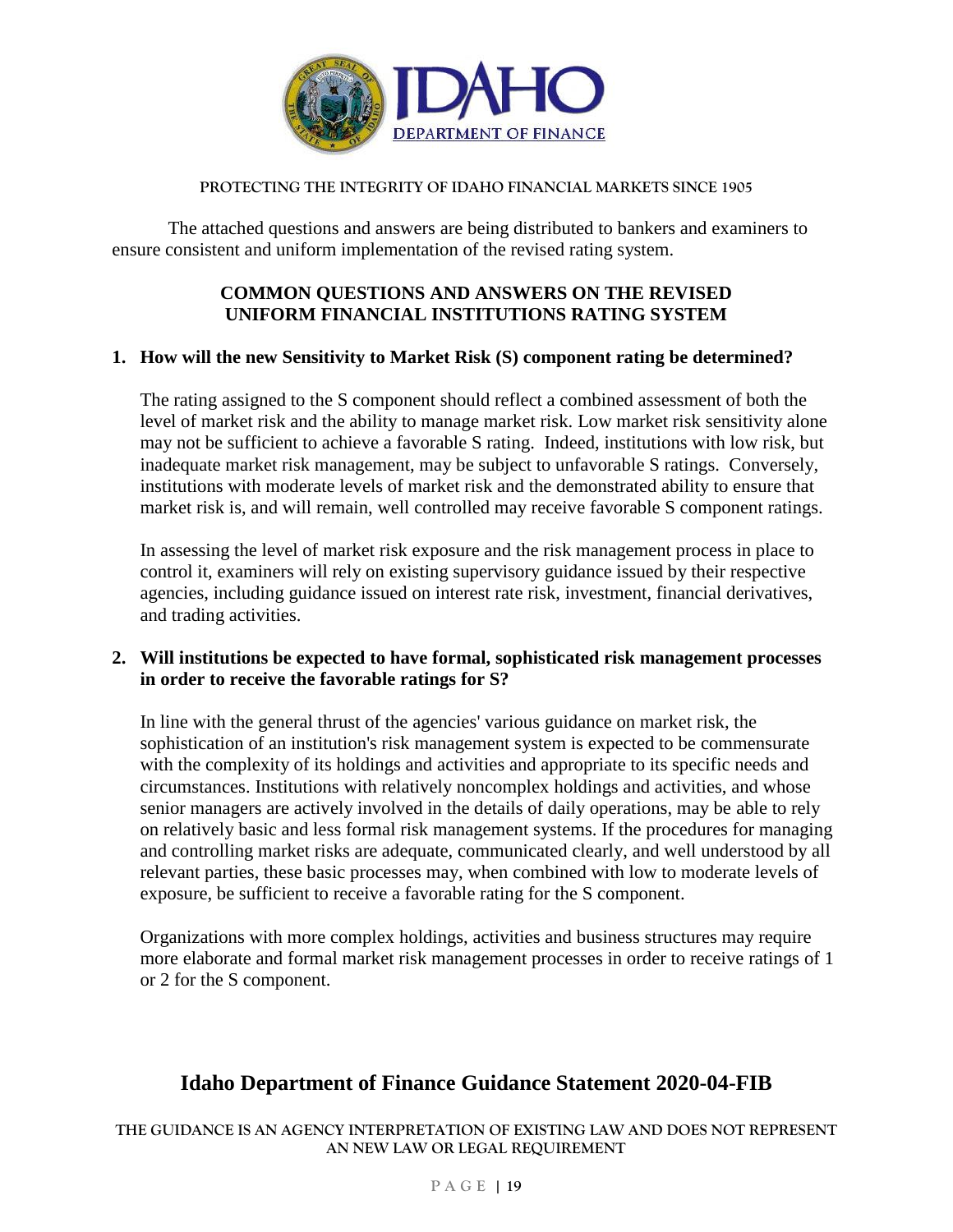

## **3. How much weight should be placed on the S component in determining the composite rating?**

The weight attributed to any individual component in determining the composite rating should vary depending on the degree of supervisory concern associated with the component. The composite rating does not assume a predetermined weight for each component and it does not represent an arithmetic average of assigned component ratings. As a result, for most institutions where market risk is not a significant issue, less weight should be placed on the S component in determining a composite rating than on other components.

### **4. How should the S rating be applied when evaluating small community banks or thrifts with limited asset/liability management processes?**

For most small community banks or thrifts, sensitivity to market risk will primarily reflect interest rate risk. Regardless of the size of an institution, the quality of risk management systems must be commensurate with the nature and complexity of its risk-taking activities, and management's ability to identify, measure, monitor and control the risk. Evaluation of this component will be based on the degree to which interest rate risk exposure can affect the institution's earnings and capital, and the effectiveness of the institution's asset/liability or interest rate risk management system, given its particular situation.

### **5. If the levels of market risk change between examinations, is it always necessary to change the rating assigned to the S component?**

The rating assigned to the S component should reflect a combined assessment of both the level of market risk and the ability to manage market risk. Accordingly, changes in either quantitative or qualitative aspects of market risk exposure or management may necessitate changes in the rating assigned to the S component. While changes in the level of market risk between examinations may in some circumstances necessitate a change in the rating assigned to the S component, this does not automatically imply a rating change. For example, an institution that accepts additional market risk between examinations, but maintains risk management processes and earnings and capital levels commensurate with the level of risk, need not have its S rating changed.

**6. Does the increased emphasis on market risk management practices place new and burdensome requirements on institutions or examiners?**

# **Idaho Department of Finance Guidance Statement 2020-04-FIB**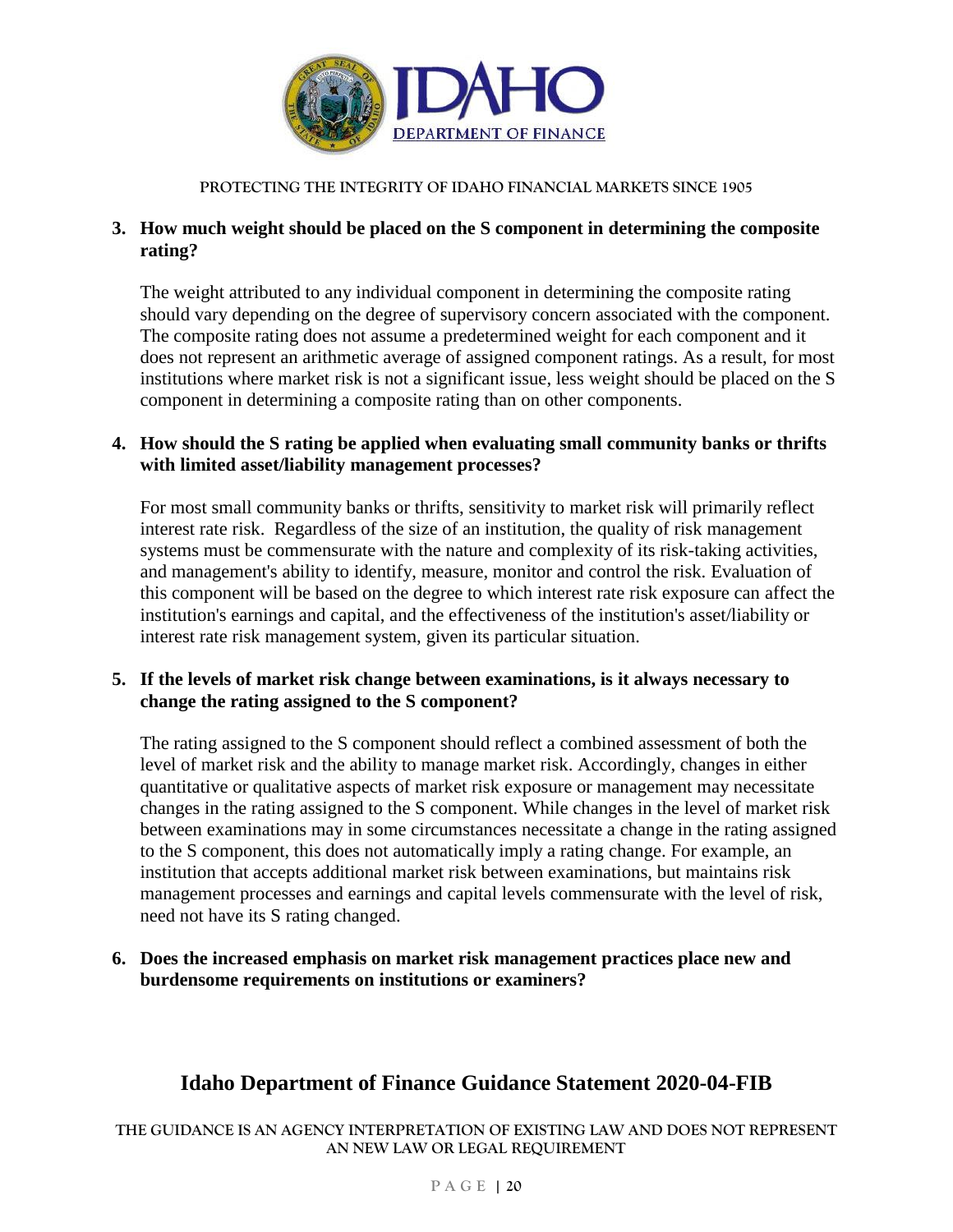

The updated rating system incorporates examination considerations that were not explicitly noted in the prior rating system. Under the prior rating system, examiners considered market risk exposure and risk management practices when assigning component and composite ratings. Consequently, examiners are not required to perform any additional procedures, and institutions are not required to add to their management procedures or practices, solely because of the updated rating system.

## **7. Will the revised rating system, with the addition of the new Sensitivity to Market Risk (S) component and increased emphasis on the quality of risk management practices, result in a change in a bank's or thrift's composite rating?**

The revised rating system generally should not result in a change in the composite rating assigned to a particular bank or thrift simply because of the addition of the new component and the increased emphasis on risk management practices. The level of market risk has traditionally been taken into consideration when evaluating an institution's capital, earnings and liquidity. The quality of an institution's risk management practices has also traditionally been considered by examiners when assessing an institution's condition and assigning ratings, particularly in the Management component.

### **8. How much weight should be given to risk management practices versus the level of exposure, as measured by specific ratios, when assigning a component rating?**

The CAMELS rating system assesses an institution's overall condition based on both quantitative and qualitative elements. Quantitative data such as the level of classified assets remain an integral part of that measurement. Qualitative elements, such as the adequacy of board and senior management oversight, policies, risk management practices, and management information systems are also central to the evaluation of components. The relative importance given to the qualitative considerations for each component depends on the circumstances particular to the institution. Risk management systems should be appropriate for the nature and level of risks the institution assumes. However, unacceptable risk levels or an unsatisfactory financial condition will often outweigh other factors and result in an adverse component rating.

### **9. Why aren't peer data comparisons specifically mentioned in the revised rating system? May they still be used in assigning ratings?**

# **Idaho Department of Finance Guidance Statement 2020-04-FIB**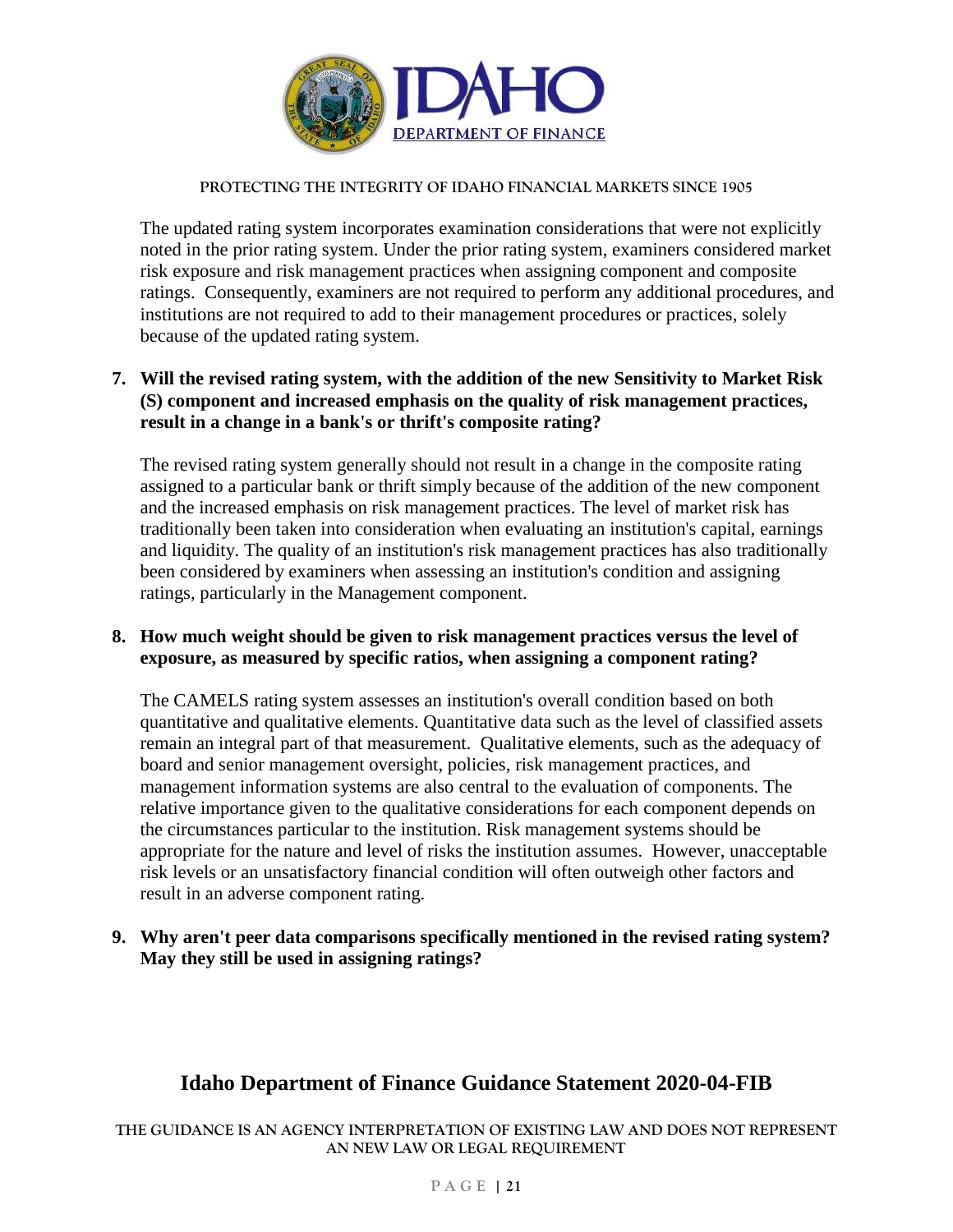

Peer data are an integral part of the evaluation process and, when available and relevant, may be used in assigning a rating. However, peer data should be used in conjunction with other pertinent evaluation factors and not relied upon in isolation when assigning a rating.

### **10. Agency guidelines require examiners to discuss with senior management and, when appropriate, with the board of directors the evaluation factors they considered in assigning component ratings and a composite rating. Are examiners limited to only those evaluation factors listed in the revised rating system and must each evaluation factor be addressed when assessing a component area?**

No. Examiners have the flexibility to consider any other evaluation factors that, in their judgment, relate to the component area under review. The evaluation factors listed under a component area are not intended to be all-inclusive, but rather a list of the more common factors considered under that component. Only those factors believed relevant to fully support the rating being assigned by the examiner need be addressed in the report and in discussions with senior management.

## **11. With multiple references to some items across several components, such as market risk and management's ability to identify, measure, monitor, and control risk, are we "double counting" these and other items when assigning a rating?**

Each component is interrelated with one or more other components. For example, the level of problem assets in an institution is a primary consideration in assigning an asset quality component rating. But it is also an item that affects the capital and earnings component ratings. The level of market risk and the quality of risk management practices are elements that also can affect several components. Examiners consider relevant factors and their interrelationship among components when assigning ratings.

### **12. To what extent should market risk be carved out of the earnings or capital evaluation? Should institutions with high market risk receive an adverse rating in the earnings or capital components as well as the market sensitivity component?**

Market risk is evaluated primarily under the new S component and is only one of several evaluation factors used to assess the earnings and capital components. Whether the institution's exposure to market risk results in an unfavorable rating for earnings or capital, however, is based on a careful analysis of the effect of this factor in relation to the other factors considered under these components. The capital component is evaluated based on the risk profile of an institution, including the effect of market risk, and whether the level of

# **Idaho Department of Finance Guidance Statement 2020-04-FIB**